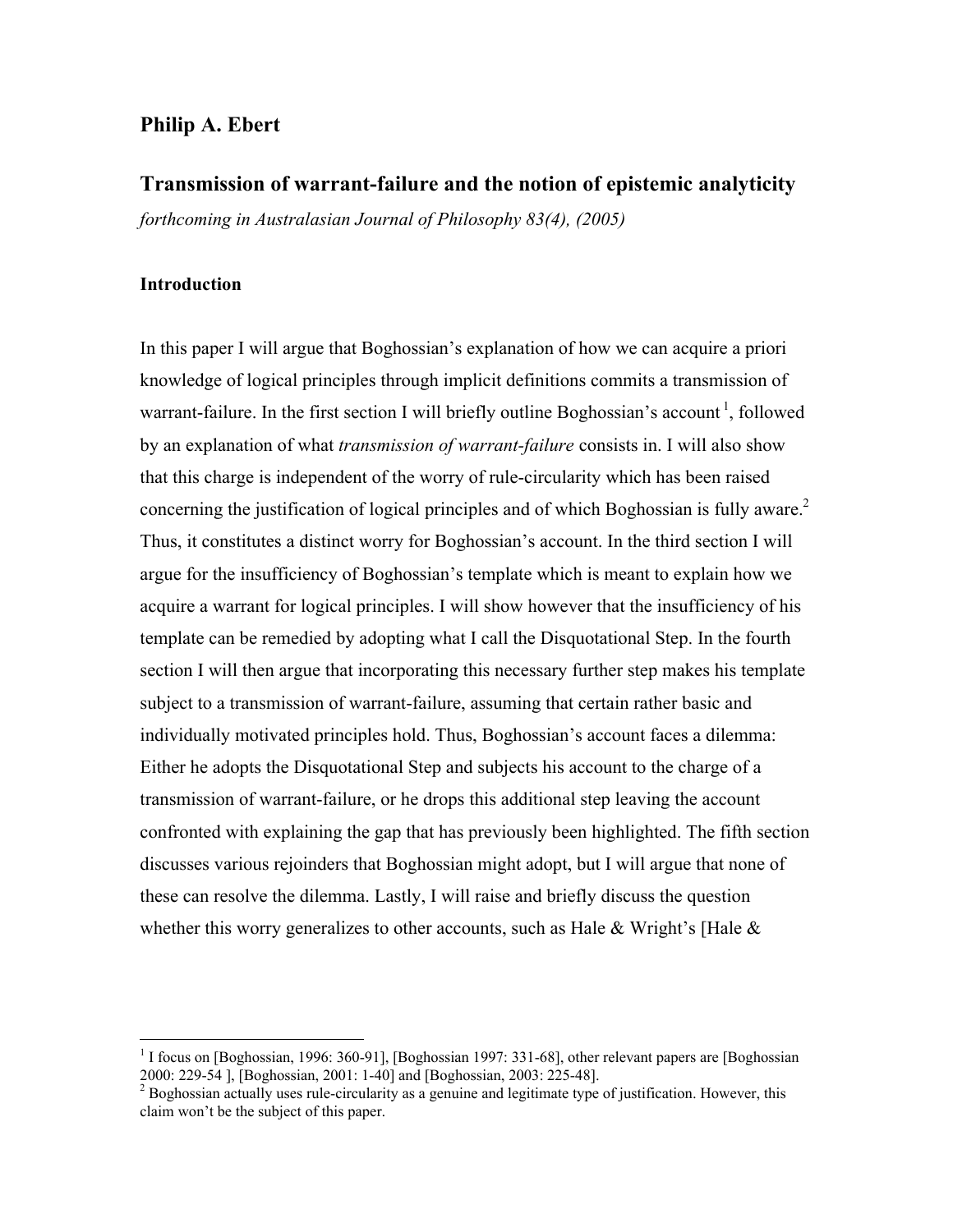Wright 2000: 286-319], that aim to explain our knowledge of logic and/or mathematics in virtue of implicit definitions.<sup>3</sup>

## 1. Boghossian's template for a priori knowledge of logical principles

Boghossian's explanation of our a priori knowledge of logical principles has two steps. The first is based on assuming what might be called *inferentialism*, the thesis that genuine meaning-constituting rules provide an *entitlement* to reason according to such rules. Although inferentialism might give us an entitlement to use a certain rule, Boghossian notes that this by itself does not yet explain our belief that certain rules are valid. On his view the subject does not need to *know* that a certain rule is meaning-constituting in order to be entitled to infer according to it. Therefore a second step is required in order to explain our *knowledge* of certain presumably a priori principles. Namely, we need to explain how we can be warranted to believe that those principles are valid or true, which is explained in virtue of Boghossian's *template*. In the following, I will leave aside the issue of whether inferentialism is acceptable and sufficient to provide entitlements for suitably restricted rules and focus on the second step.<sup>4</sup>

In his earlier paper 'Analyticity' he suggests that we can explain how to gain a 'warrant for our belief in the elementary truths of logic [Boghossian 1997: 358]' by the following (slightly adjusted) template:

## *Boghossian's template*

- 1. If C is to mean what it does, then A has to be valid
- 2. C means what it does
- 3. A is valid

<sup>&</sup>lt;sup>2</sup><br>3  $3$  I won't have space to discuss other similar positions as in [Peacocke 1999] and [Peacocke 2000: 255-85]  $4$  [Williamson 2003: 249-93] provides a recent attack on inferentialism as such and [Wright 2001: 41-85] raises other worries with Boghossian's proposal.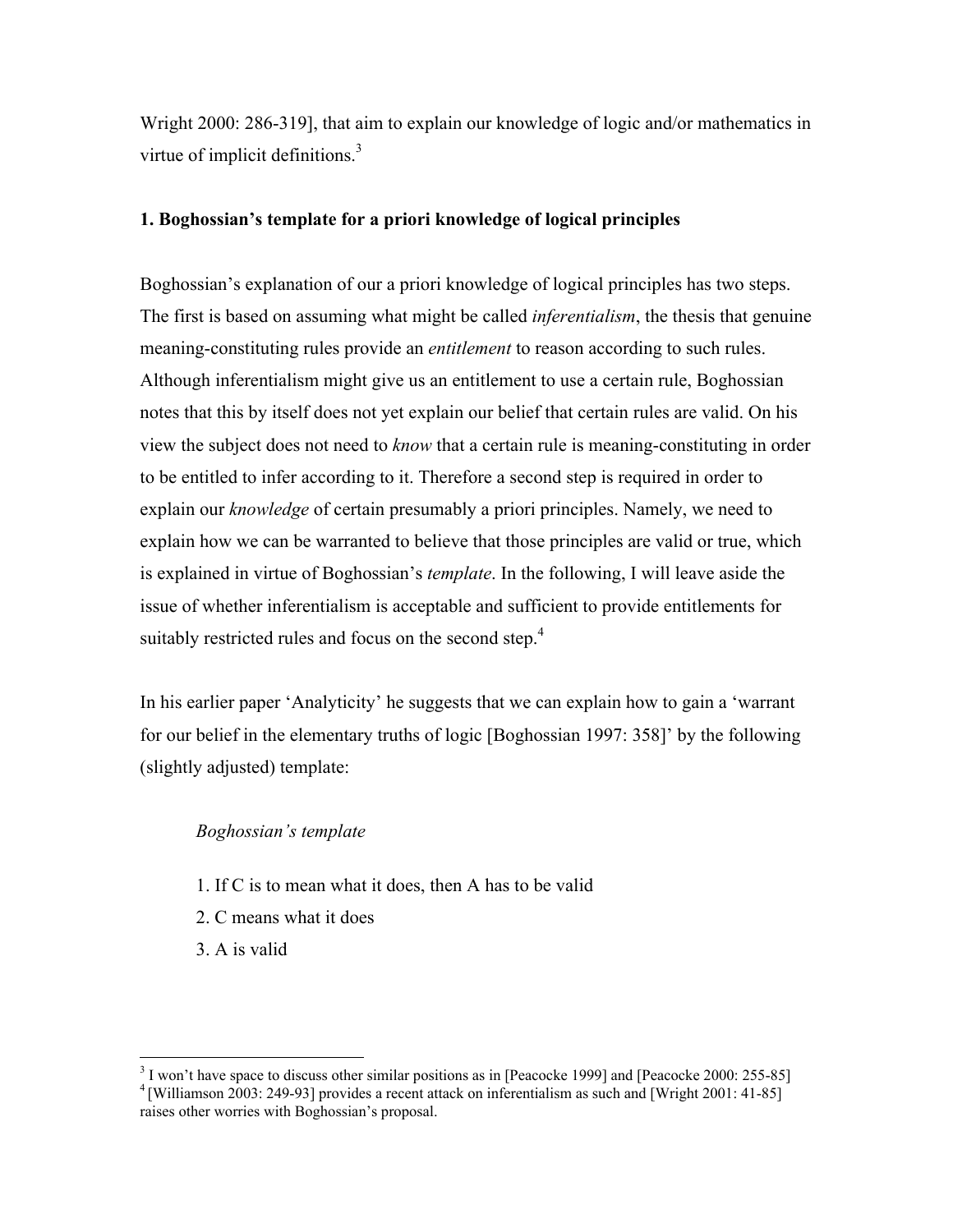This template is a meta-language construction. The first premise above is what Boghossian considers to be an implicit definition of C, while C should be regarded as a name for a term, such as 'and' and A as a name for the meaning-constituting inferences for 'and', such as its Introduction and Elimination rules (I-E rules). The second premise is the antecedent of the conditional of the first premise. It is phrased slightly confusingly and I suggest that it be understood such that `C means what it does' is roughly equivalent to 'C refers as intended by the implicit definition' or 'C refers as intended' for short.<sup>5</sup> I will discuss this ambiguity in due course.

Various problems have been highlighted concerning Boghossian's account.<sup>6</sup>The following criticism is independent of points previously raised in the literature. Before outlining my criticism let me quickly explain the basic notions I will use in my criticism such as 'warrants', 'transmission of warrants' and 'transmission of warrant-failure' and the contrasting idea of a 'rule-circular justification'.

## 2. Warrants, Transmission of warrant(-failure) and Rule-circular justification.

I will be rather brief in my explication of the notion of a 'warrant' and only later introduce further complication in the context of possible rejoinders for Boghossian. For the moment, it will be enough to regard 'warrant' - a notion hardly explained in Boghossian's article - as a placeholder for that which turns a true belief into knowledge. The notion of *transmission of warrant* also needs clarification and can be characterized by contrasting it to the notion of *closure of warrant*. 7 The latter notion merely claims that if there are warrants for the premises of a valid argument then there is a warrant for the conclusion too. The notion of a *transmission of warrant* is stronger in that it provides a stricter connection between the warrants for the premises and the resulting warrant for the

 $\overline{a}$ 

<sup>5.</sup> Also note that I will neglect the minor difference between premise (1) and (2) in that (1) says  $\lceil \cdot \rceil$ ... ] is to mean what it does' and (2) reads `[...] means what it does.' I will assume that both occurrences are intended to be used interchangeably to warrant the modus ponens inference.

<sup>6.</sup> Criticism concerning implicit definitions and I-E rules can be found in [Prior 1960: 38-9] [Horwich 1997: 423-40], [Margolis and Laurence 2001: 293-302], [Wright 2001; 41-85] and [Williamson 2003: 249- 293]

 $<sup>7</sup>$  This distinction was previously drawn in [Wright 2002: 330-48]. I follow closely this discussion. The</sup> notion of closure of warrant goes back to [Dretske 1970: 1007-23].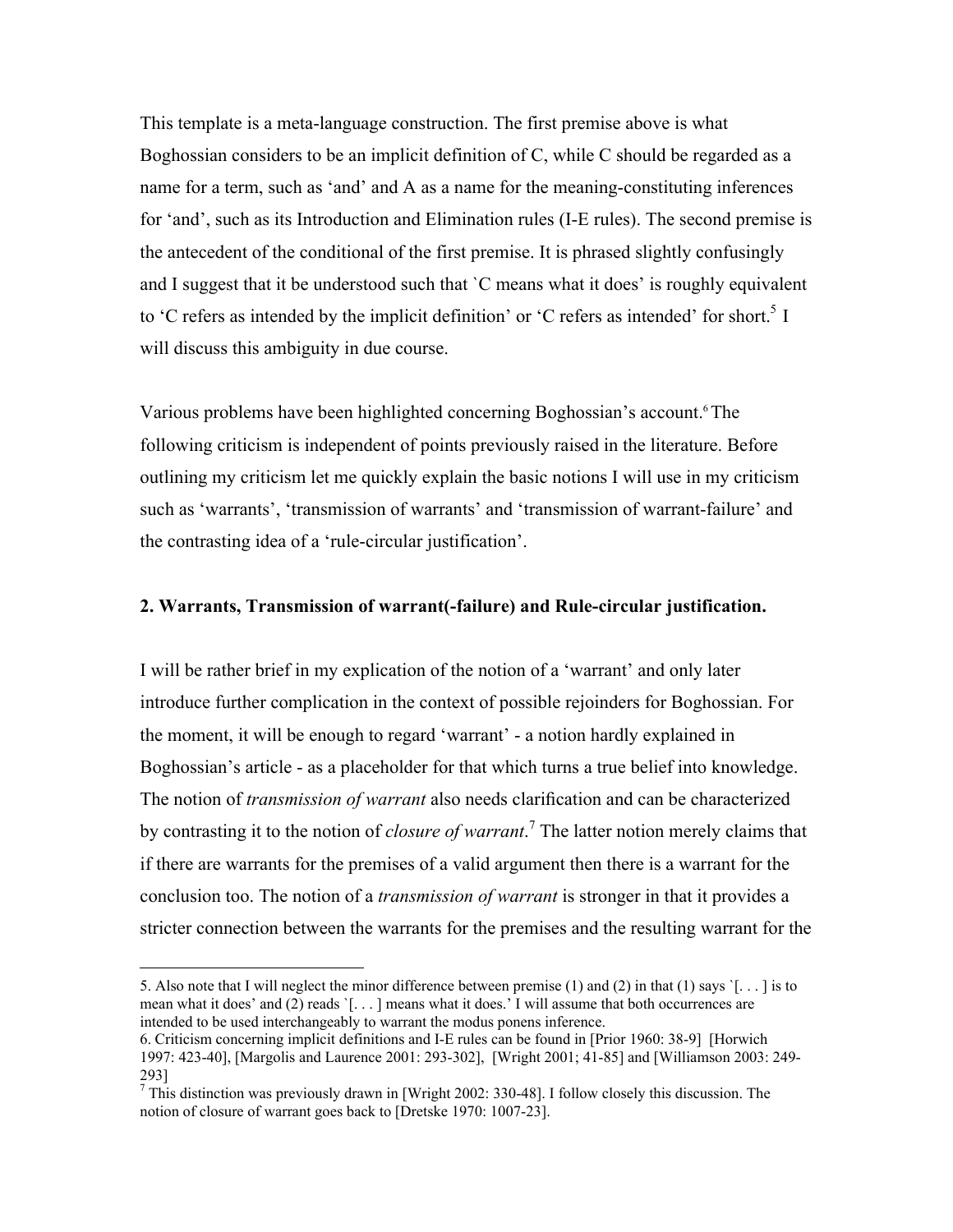conclusion. It imposes requirements on the thinker acquiring a warrant for the conclusion *in virtue* of the premises being warranted. Hence the idea is that a warrant is transmitted if a thinker acquires a warrant for the premises of a valid argument, knows that it is valid and *thereby* - i.e. in virtue of both components - acquires a warrant for the truth of the conclusion.

We also need to clarify the notion of a *transmission of warrant-failure*. There are different ways in which such failure might occur. One type, which will be important to my argument, can be characterized as a form of *begging the question*. 8 The basic idea is that in order to hold true one of the premises of the argument, i.e. to have a warrant for the truth of the premises, already presupposes having acquired a warrant for the truth of the conclusion. This results in a *transmission of warrant-failure*, as we can't transmit a warrant for the truth of the conclusion from the premises, because such warrant already has to be acquired in order to ascertain a warrant for the premises.

It is important to note that this charge is independent of the problem already highlighted by Quine [Quine 1935: 77-106], [Quine 1954: 107-32] and othersthat to justify logical inference results in a justificatory circle - another form of *begging the question* - as we already need to presuppose the logical inference in question in order to appreciate the validity of the argument which aims to provide a justification for its validity. Boghossian is aware of the issue of *rule-circular justification* (RCJ), but he aims to provide an account in which we can regard this rule-circularity as providing a genuine justification. Let me briefly clarify the notion of a rule-circular justification, highlight some differences and then move on to my argument against Boghossian's account.

A canonical statement of the rule-circularity worry is that an argument is unpersuasive if the conclusion of an argument establishes the validity of an inference rule, whose validity is already presupposed in reasoning from the premises to this very conclusion. To wit, both worries (TOWF and RCJ) have to do with the persuasiveness or conclusiveness of

8 <sup>8</sup> Note that the case of *begging the question* is not a counterexample to the closure of warrant-thesis.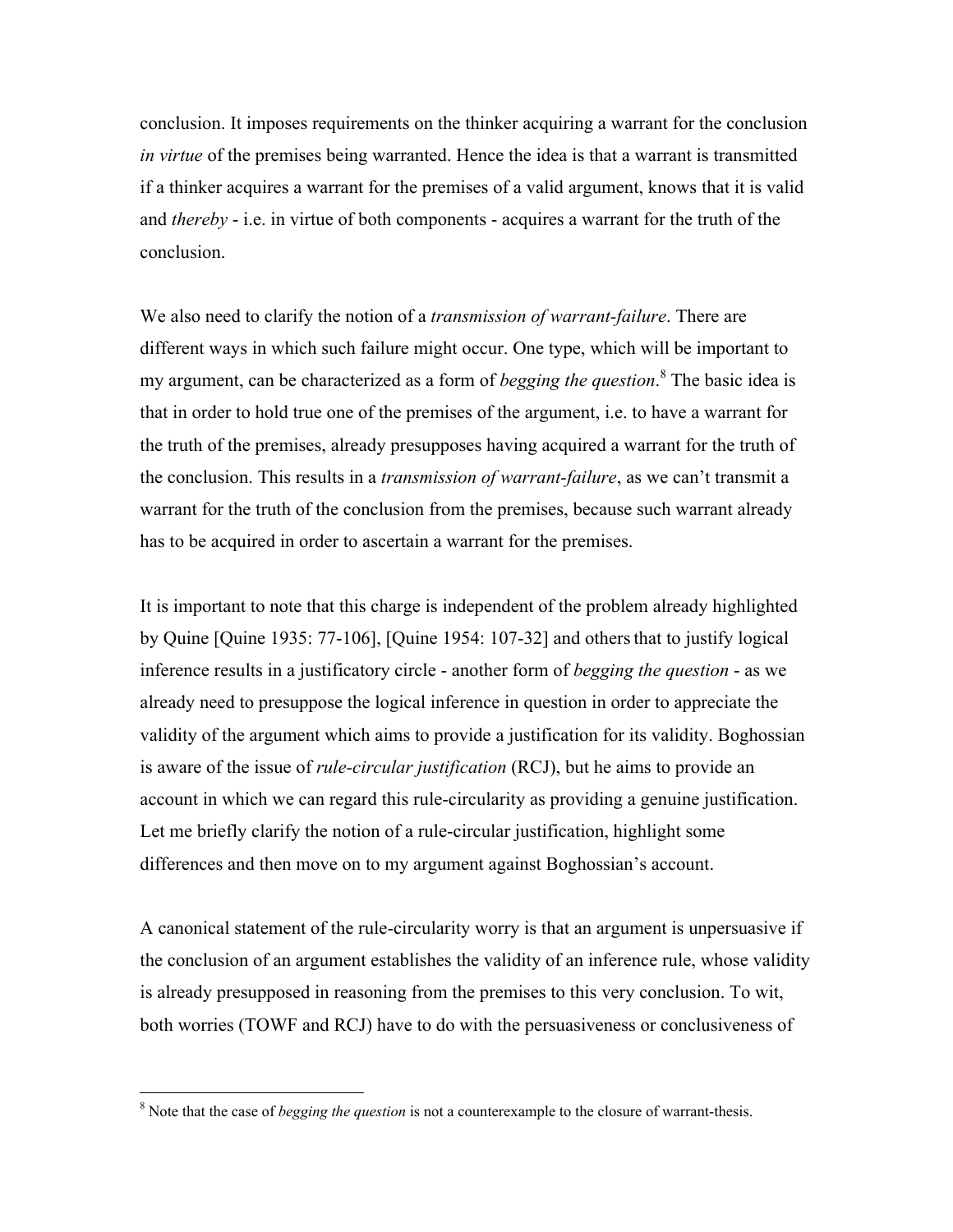an argument, but I think there are various considerations that show that the worry of (RCJ) is distinct from the charge of a *transmission of warrant-failure*.

(RCJ) applies to the justification of inferences, where an inference is used in the argument and occurs in the conclusion. Reconsider the above example with the connective 'and' and its meaning-constituting rules in the template. The conclusion is about the validity of the 'and' rules and the reasoning merely uses modus ponens, so there is no charge of a rule-circular justification possible. The (TOWF)-worry is in this respect more general as, if it is correct, it will show that the template is wrong for any introduced connective. Furthermore, the charge also applies to statements that might be justified in virtue of the above reasoning which are not inferences. Consider, e.g. an extension of Boghossian's account to mathematical principles such as Hume's Principle (HP), which, if I am right, fails due to a transmission of warrant-failure.<sup>9</sup>

There are further differences, but I won't dwell on them here and instead present the main thrust of this paper. In the next section I will further investigate Boghossian's template, as I think it suffers from serious insufficiencies. Important amendments have to be made in order to regard it as being able to at least primae facie provide a 'warrant for our belief in the elementary truths of logic' [Boghossian 1997: 358]. But having these amendments in place will be to commit a transmission failure, as I will show in section 4.

# 3 Step 1: The insufficiency of Boghossian's template

The issue here surrounds the elusive and inherently ambiguous notion of 'is to mean what it does' of the first premise or 'means what it does' of the second premise, which presumably are synonymous. Still, there are various ways to interpret the phrase. One option is to deflate this notion and accept that even an empty term 'means what it does', namely we can give some descriptive content to it. So take for example the term

<sup>-&</sup>lt;br>9  $\degree$  Disregarding for the moment that HP might be rephrased as Introduction and Elimination Rules.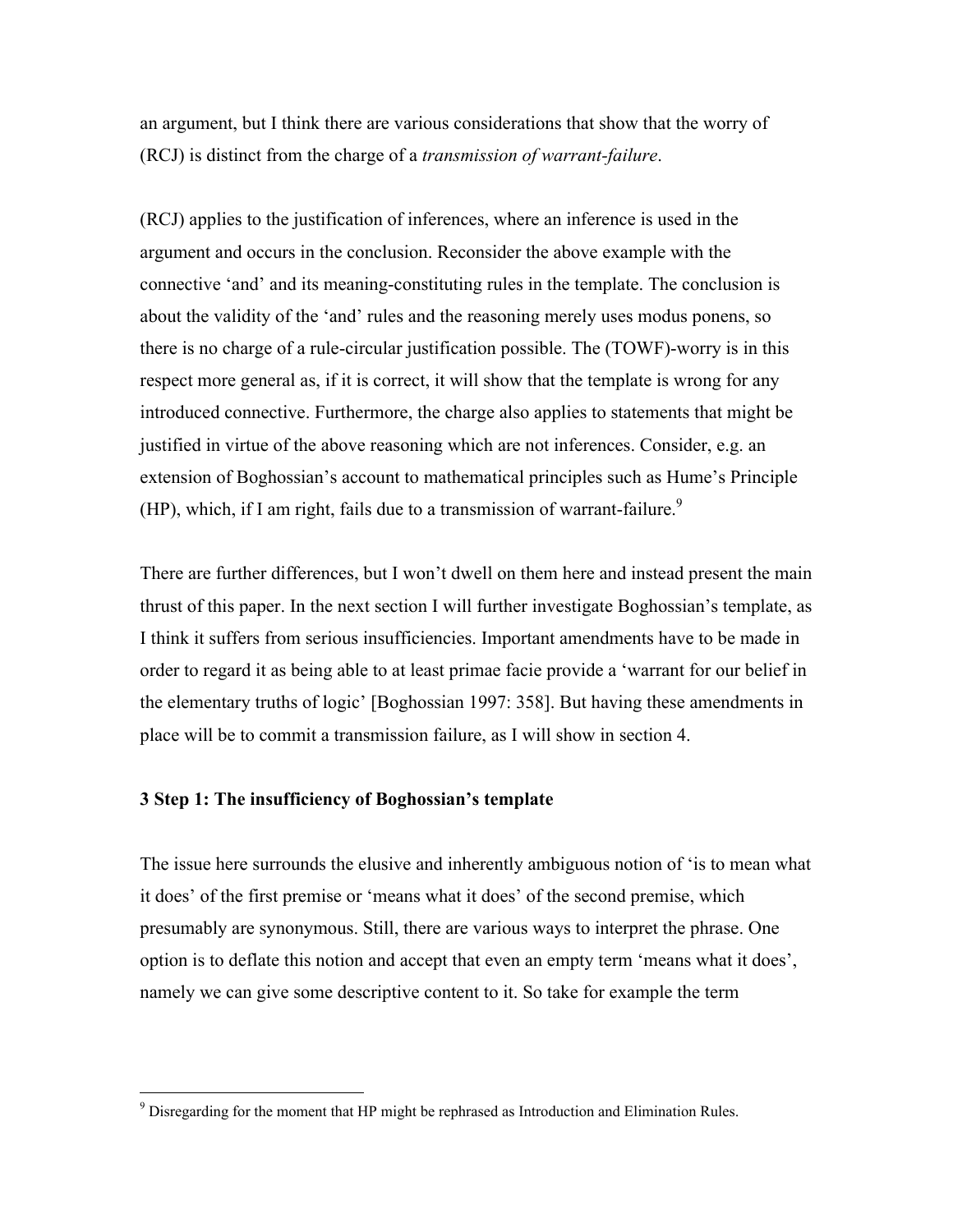'extension' as introduced by the inconsistent axiom Basic Law V.<sup>10</sup> Despite the axiom's inconsistency one can contend that on the deflated version of the second premise the term 'extension' means what it does, in that we can explain the notion with appeal to coextensiveness. Thus, on this reading, the second premise of Boghossian's template is close to trivial, while putting most of the weight on the first premise, which becomes rather substantial: Why should the mere having of descriptive content be sufficient to figure in valid patterns of inference? Just consider Basic Law V again.

Alternatively, we can - as I will do for the rest of this paper - interpret the phrase as equivalent to 'refers as intended'. This renders the first premise close to trivially true, as what it claims is that, if a term has the intended reference in order to make a pattern of meaning-constituting rules valid, then this pattern will be valid. On a material conditional interpretation this above conditional is a necessary truth. But, the second premise becomes rather substantial as it claims that a term refers as intended. However, on what grounds can we rule out that it is not an empty term? It is this issue that will become prominent in my later discussion, and the main point will be that in order to appreciate or to have a warrant that the term involved refers as intended, we already have to appreciate or have to have a warrant for believing that the conclusion - i.e. the meaning-constituting patterns - are valid. The core of my charge consists of two key thoughts that highlight the shortcomings of Boghossian's account. Firstly, the template as outlined by Boghossian has to guarantee knowledge of the validity of a pattern of inference as an *object-language* statement and not merely as a *metatheoretical* statement - a claim that I will substantiate in this section. Secondly, to grasp the (object-language) content of the second premise that is the intended reference of the term - an understanding of the term's role in whole sentence such as the conclusion is necessary. Thus, in order to be in a position to know that the term has its intended reference, we need to know that the conclusion has the meaning to make the pattern of meaning-constituting inferences valid. This will eventually lead to a transmission of warrant-failure of Boghossian's template - the details of this latter claim will be expounded in section labeled 'step 2'.

<sup>&</sup>lt;sup>10</sup> Basic Law V is Frege's famous principle which introduces the term `extension' (or rather the identiyconditions of this term) in virtue of co-extensiveness. It's fame is mainly due to its inconsistency which was first shown by Russell (and independently by Zermelo)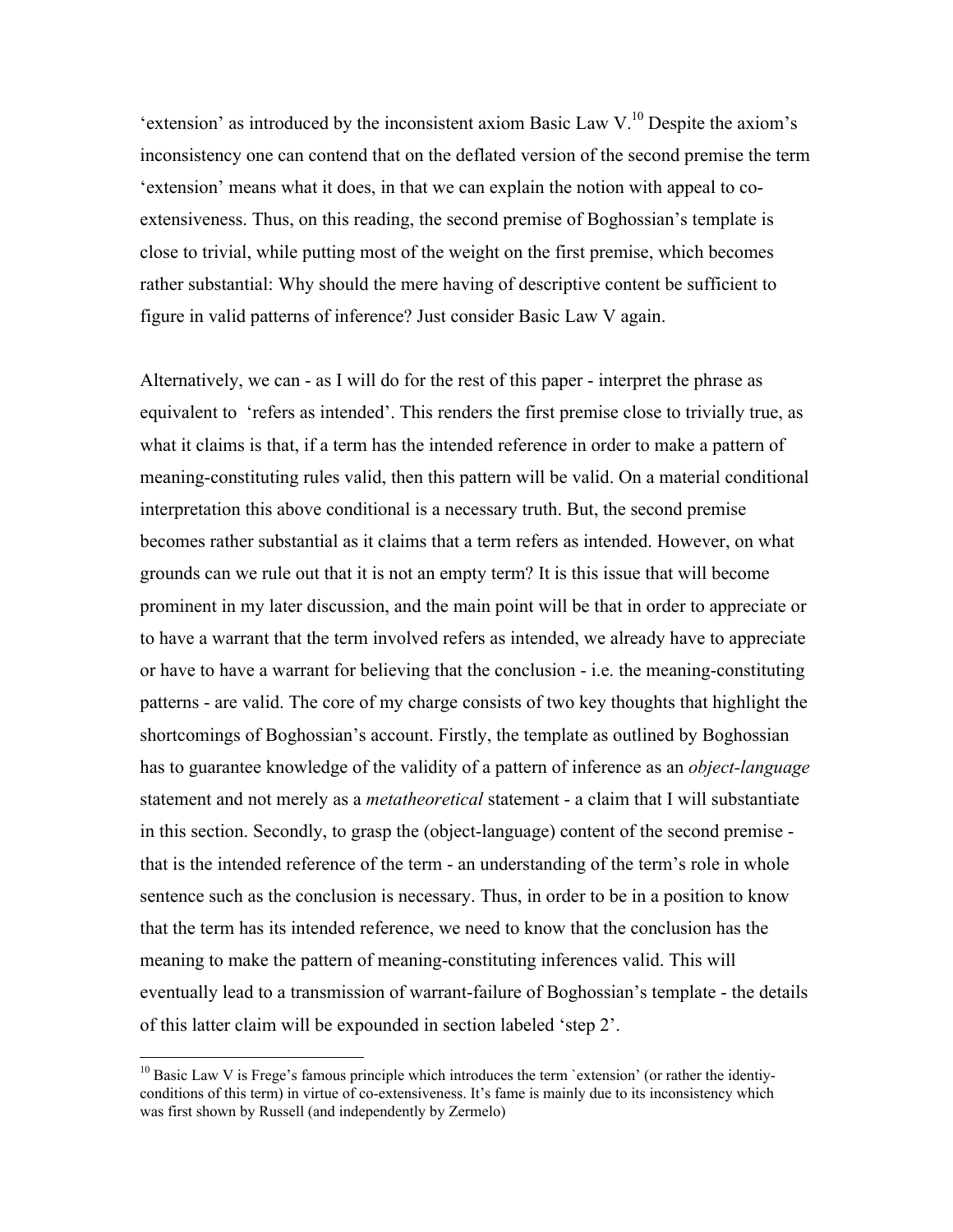To develop my worries culminating in the claim that Boghossian's account needs further amendments let us look closer at the conclusion of the template, as cited it says:

## *Boghossian's template*

- 1. If C is to mean what it does, then A has to be valid
- 2. C means what it does
- 3. A is valid

But, as already mentioned C and A are names for connectives and meaning-constituting rules, and thus the conclusion is merely a meta-linguistic statement. This however raises an immediate worry, namely how does the meta-linguistic statement concerning the validity of the rule guarantee that the subject has grasped the *content* of the rule in question? That is, granting that the template provides a warrant for the validity of A for the subject, it is not secured that the subject has also understood the rule he has a warrant for. To wit, the meaning-constituting rules for 'and', or other more complex connectives, might be written in Chinese and, as it happens, my Chinese friend tells me that premise one and two are true without telling me which connective he is talking about. Surely, I would be able to assent to the conclusion and agree such and such signs represent valid rules of inference, without *grasping the content* of the rule in question. That is, it seems questionable - to say the least - that the template as stated is sufficient to provide the *right type* of warranted belief in the rules/principle.

Therefore, I believe Boghossian's template needs to be adjusted in order to account for such a case (the Chinese friend example). This is to add a further step which I will label the Disquotational Step  $(DS)$ .<sup>11</sup> The idea, roughly, is that we can account for the kind of

<sup>&</sup>lt;sup>11</sup> This step is not strictly speaking an instance of disquotation, Disquotation normally concerns the truth of a statement and not the validity of an inference rule as in the above template. One option to bring my use of (DS) closer to the standard usage is to reinterpret the Boghossian's template in terms of statements of a rule and consequently to use truth instead of validity and so make the additional step a genuine instance of disquotation. However, I chose to remain as close as possible to Boghossian's initial characterization of the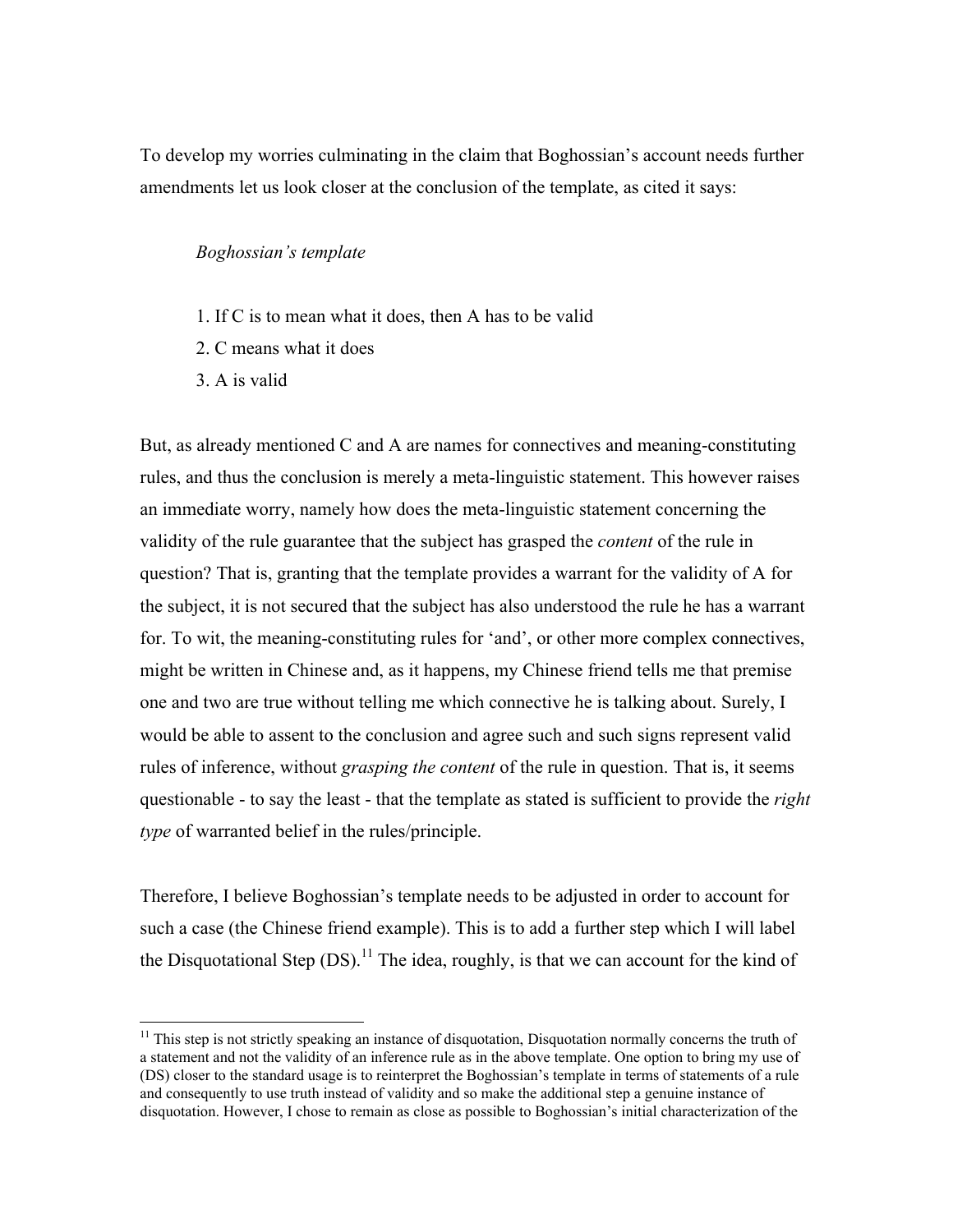*identifying knowledge* that is needed in explaining our knowledge of logic or the rules in question if we are warranted to disquote on what Boghossian took to be the conclusion that is (3) above. Thus, I will adjust the above template by adding a further step from the initial conclusion  $(3)$  to the new conclusion  $(4)$  - i.e. the object-language statement of  $(3)$ . This further step is what I will refer to as the Disquotational Step. For purposes of presentation and clarity I will use 'and' for A and 'P and  $Q \Rightarrow P'$  for C, while also omitting the second elimination rule for simplicity.

#### *Boghossian's new template*

- 1. If 'and' is to mean what it does, then 'P and  $Q \Rightarrow P$ ' has to be valid
- 2. 'and' means what it does
- 3. 'P and  $Q \Rightarrow P'$  is valid
- 4. P and  $Q \Rightarrow P^{12}$

 $\overline{a}$ 

Adding the last conclusion forecloses the above worry of knowledge by testimony, but it raises the question how we can justify the move from (3) to (4). As we have seen above, the premises as so far understood, are insufficient to provide a guarantee for the *Disquotational Step* (remember the Chinese friend counterexample). Thus we have to examine how we can warrant this move and I will argue that, based on other assumptions which I will outline below, this will lead to a transmission of warrant-failure for the new and adjusted template.

template and merely labelled the additional step, which I argued is necessary, a 'Disquotation Step' for lack of a better name. See also footnote 12 for further discussion.

 $12$  As noted above, in order to turn the step from (3) to (4) into a genuine disquotation move we could further adjust the template such that we are not talking about the validity of I-E rules ( $\Rightarrow$  is meant to represent an inference), rather the truth of the statement of the rule. Accordingly (3) would then be represented as 'P and  $Q = P$ ' is true. I contend however that nothing hinges on this variation since my argument concerns a *structural* difficulty with Boghossian's template: What is merely needed is a way to represent the step from being warranted in believing that conjunction elimination is valid (or that the statement of conjunction elimination is true) to being warranted in believing conjunction elimination and (DS) is meant to represent just this move. If, as I argued, this move is necessary for a subject being warranted believing (and grasping the content of) such inference, the following section will outline a transmission of warrant-failure for Boghossian's position. If the step is rejected then I find it hard to see how the template could suffice to explain a subject's warranted belief and thereby grasp of the truths of logic.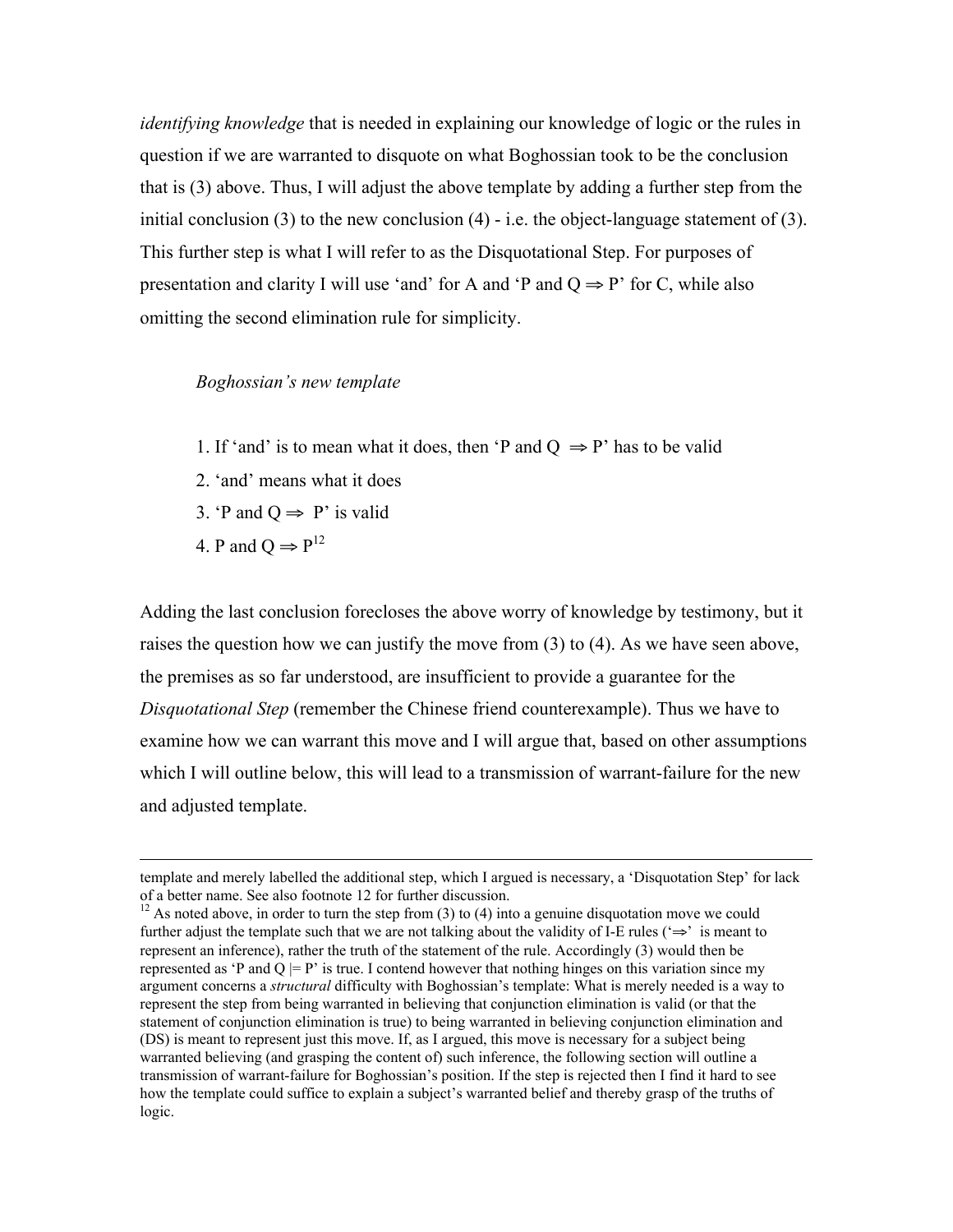#### 4. Step 2: Transmission of warrant-failure of the new template

So, if the stronger conclusion (4) is needed to establish a warranted belief in the truth of the principle in question, how can we justifiably move to this conclusion? That is, what is it that warrants the application of the Disquotation Step - moving from premise (3) to the conclusion - and thus disquote? The worry I will raise in the following is an instance of the *transmission of warrant-failure* charge. Namely, that under a suitable reading of (2) and (3) we need, in order to justify the Disquotational Step, a prerequisite warrant for (4). This claim is based on four assumptions, which individually are either implicitly held by Boghossian or can be considered as rather minimal claims. In the following I will outline those assumptions and then clarify my worry.

# A1: Being warranted to disquote a sentence requires an understanding of that sentence

The idea is that in order to be *warranted* in making the Disquotational Step it is necessary to *understand* the sentence being disquoted - this much seems to me a *platitude*. And in order to have such understanding one has to possess, or rather grasp, the *concept* that the principle is about, i.e. in our case 'and', hence one has to *understand* or *grasp* the content of the second premise. This assumption is introduced so to avoid knowledge by testimony and thereby to account for the justification to use the Disquotation Step. The following assumption is rather distinct and more general.

#### A2: The Context Principle

Basically, the thought encapsulated in the Context Principle (at least in the following rather deflated version) is that the basic semantic unit for our understanding are sentences and, hence, in order to appreciate what reference a term has, one has to understand the role this term plays in various sentences. This version is close to Evan's *Generality constraint* and we can assume that *primae facie* it is accepted by Boghossian.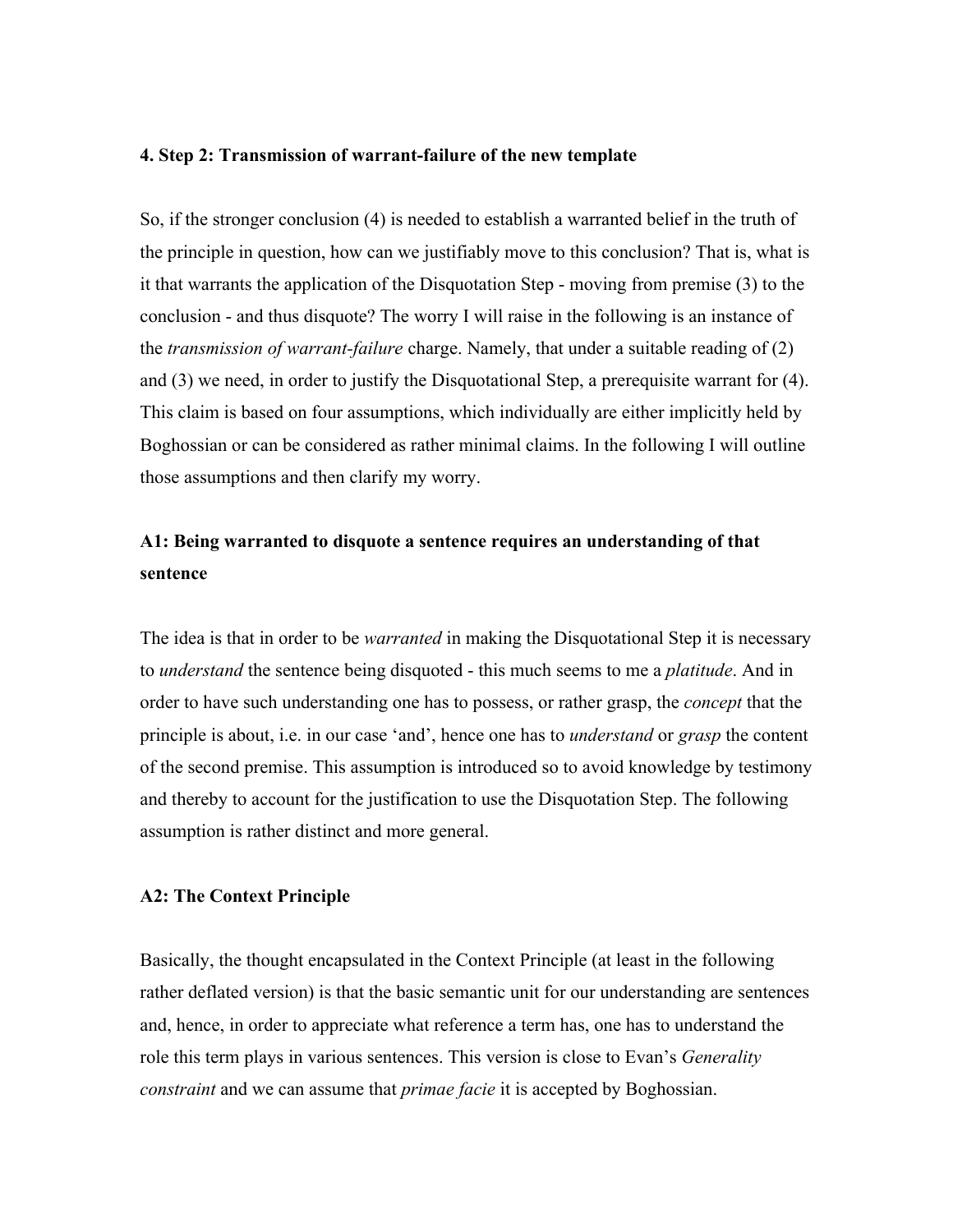# A3: Understanding involves knowledge of meaning

Just as (A1) and (A2), I also consider this claim to be rather benign and generally acceptable. Thus, in the following I won't assume a specific model of what understanding involves (knowledge of truth-conditions perhaps), rather the minimal conditional that - in general - to understand a sentence is to have knowledge of the meaning of the sentence.

## A4: Epistemic notion of analyticity

Lastly, (A4) is Boghossian's very own conception of *epistemic analyticity*. More explicitly he claims that a statement S is *epistemically analytic* for a person T, if 'the mere grasp of S's meaning by T sufficed for T's being justified in holding S true' [Boghossian 1997: 334]. Thus Boghossian's conception of analyticity, slightly rephrased, involves that knowing the meaning of a statement S, implies a warrant for the truth of S. Although, the onus is not on me to motivate such a conception, there surely are rather intuitive examples that give rise to such a view. Take for example the sentence 'Everything red is coloured'. Here it is *primae facie* appealing to think that a grasp of the truth conditions of this statement by a person T suffices for T being justified in holding the sentence to be true.<sup>13</sup>

With these assumptions in place let me outline my charge of a *transmission of warrantfailure* in the new template above concerning the added fourth premise. Hence, let us ask what it is to have a *warrant* for the Disquotational Step. The following argument will show that a necessary condition for such a warrant is that one has to have a prerequisite warrant for the conclusion.

The argument goes as follows: Based on (A1), to have a warrant for making the Disquotational Step one has to have an understanding of the second premise. The idea

<sup>&</sup>lt;sup>13</sup> However Boghossian distances himself from superficially similar views such as [BonJour 1998] who appeals to some form of rational insight.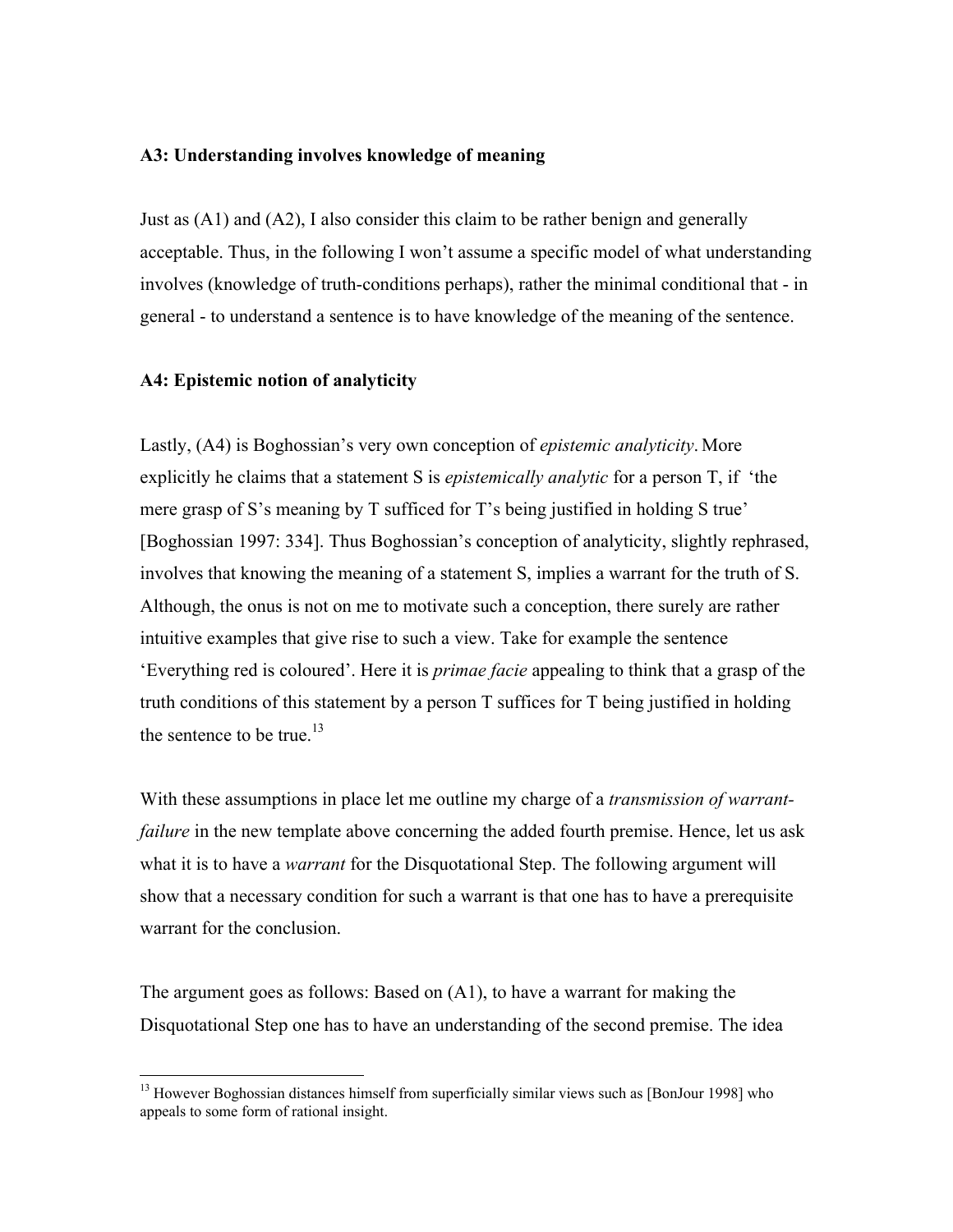here is that in order to be justified to disquote one has to be in possession of the concept involved - in our case 'and' - which is just the content of the second premise. However, in order to understand the second premise, that is, to understand the intended referent of A (which is the content of the second premise) we have to understand the role this term plays in appropriate sentences, due to an application of the Context Principle (A2), i.e. we have to have a previous grasp of statements like the conclusion in Boghossian's argument. But, in order to have an understanding of the conclusion it involves, by (A3), knowledge of the meaning of this statement. However, and this is the crux of the argument, the logical principles in question are, for Boghossian, to be regarded as epistemically analytic. Hence, we can assume (A4) - Boghossian's conception of epistemic analyticity - according to which, one can have knowledge of the meaning of a sentence only if one has a warrant for the truth of such sentences. Thus, assuming the transitivity of the conditional, one can only have a warrant for the Disquotational Step in Boghossian's new template if one has a prior warrant for the truth of the conclusion.<sup>14</sup>

Therefore, we can confront a proponent of Boghossian's account with the following dilemma. Either his template is inherently insufficient in accounting for our knowledge of certain principles on the basis of being unable to guarantee disquoting the initial conclusion (3). Or he faces - presupposing the tenability of the above assumption - a *transmission of warrant-failure*. This charge is based on his template and his additional thesis of *epistemic analyticity*, which (so I argued) are incompatible. To put the basic charge rather crudely, we can say that the incompatibility arises because his template requires that understanding a sentence/rule is distinct from knowing, or being warranted in believing, that the sentence/rule is true/valid. Otherwise the template can't transmit a

W(DS on 3<sup>rd</sup> premise)  $\Rightarrow U(2^{nd}$  premise) - due to A1

<sup>&</sup>lt;sup>14</sup> For the more formally minded, the argument can be represented using the following abbreviations: DS stands for Disquotational Step; K( $\alpha$ ) for knowledge of  $\alpha$ ; U( $\alpha$ ) for understanding  $\alpha$ ; M( $\alpha$ ) for meaning of α; W(α) for warrant/being justified for  $\alpha$  and  $T(\alpha)$  for truth of  $\alpha$ . *Step 1*

*Step 2*

 $U(2<sup>nd</sup>premise) \Rightarrow U(conclusion)$  - due to A2

*Step 3*

 $U$ (conclusion)  $\Rightarrow K$ (M(conclusion) - due to A3

*Step 4*

 $K(M(\text{conclusion})) \Rightarrow W(T(\text{conclusion}) - \text{due to A4})$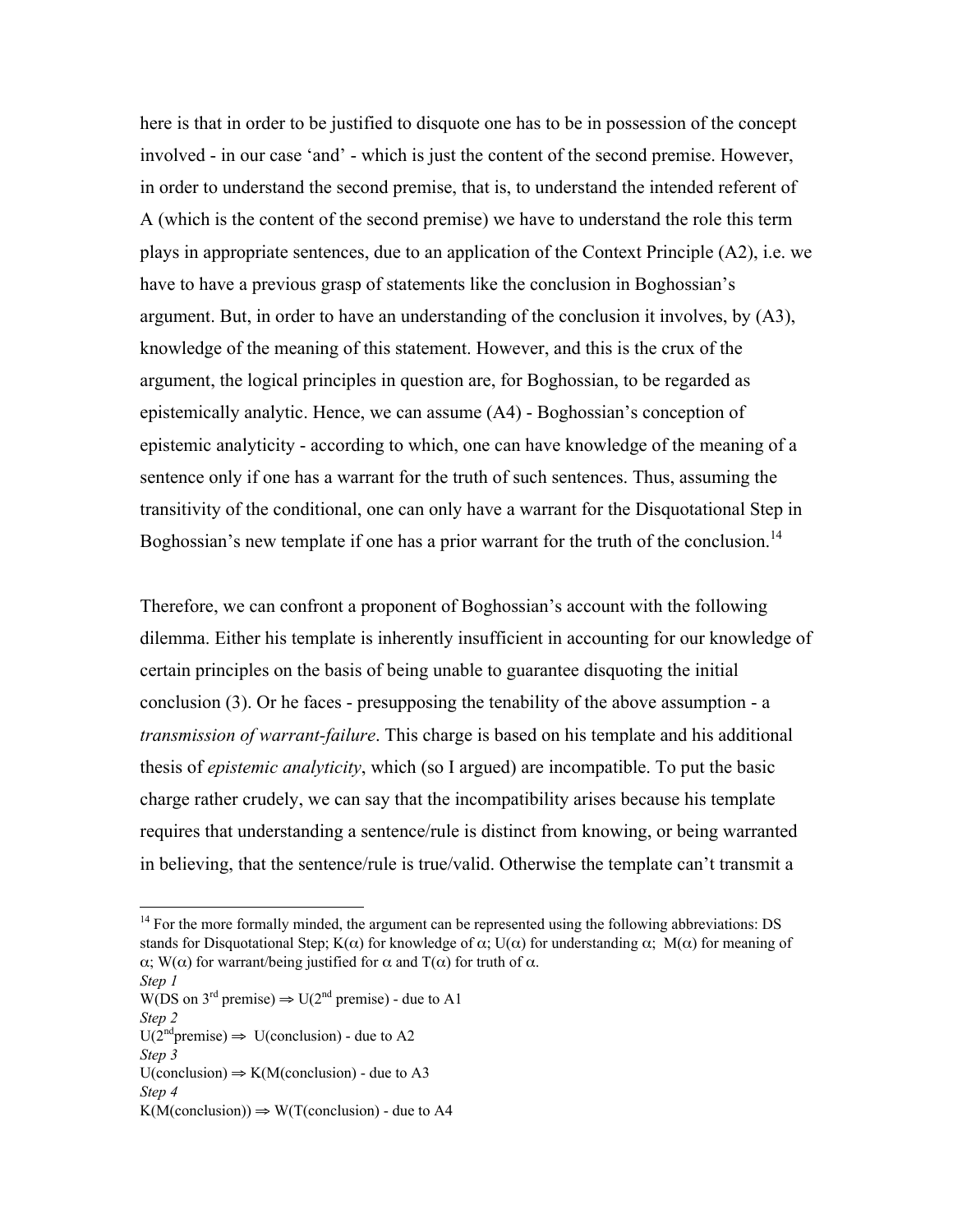warrant for the conclusion. However, his own conception of epistemic analyticity is such that a mere understanding of the sentence/rule suffices to know, or be warranted to regard, that the sentence/rule to be true/valid. This is the basic tension in Boghossian's account that this argument is aimed to expound.

## 5. Various rejoinders to my criticism

In this section I will discuss three replies that could be made on behalf of Boghossian to my criticism. The first discusses the application of the Context Principle. The second takes up a distinction between internal and external warrants and develops a reply along externalist lines that Boghossian seems likely to adopt. Lastly, I will draw a distinction within the notion of *acquiring a warrant* on the basis of which a further response can be developed. I will argue that none of these lines of response undermines my argument.

## 5.1 The Context Principle revisited

A possible reply against my argument is that the application of the Context Principle does not guarantee that in order to understand the second premise one *has* to have an understanding of the conclusion. Rather, granting that the Context Principle correctly applies here, it only demands that one has to understand some sentences in which the newly introduced term occurs. This does not necessarily imply that it has to be the conclusion of the template.

Although I think this is a correct observation I don't believe it has much force. The conclusion of the argument is a disquoted version of what is supposed to be the meaningconstituting rules for the new term in question. Hence, to grasp the reference of the term in question, which implies (at least) knowing what role the term plays in whole sentences (Context Principle), one must grasp what role the term plays in its own meaningconstituting rules that are meant to fix the reference of the term. Hence, although I can discern a weakness in the general structure of the argument, the fact that the conclusion is concerned with the meaning-constituting inferences of the term in question should imply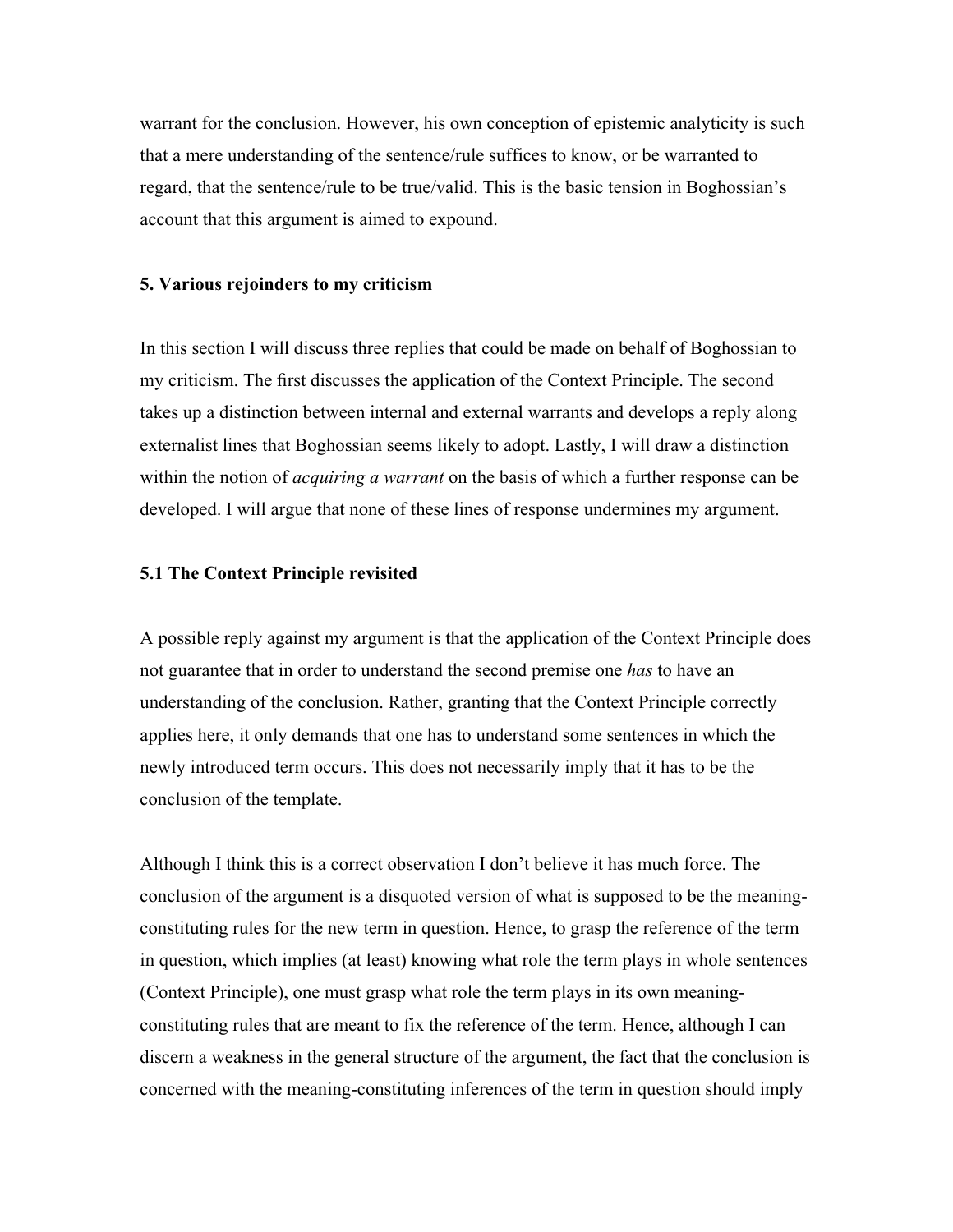that grasping the reference of the term as such, already involves a grasp of the conclusion.

But to reinforce my argument note the following two points: Firstly, if the role of the Context Principle is accepted and one has to appeal to *some* sentences to grasp the reference of the new term, while excluding the conclusion to avoid my argument, then this implies the following insufficiency: The template - by itself - is not suffcient to account for a subject's knowledge of the logical principle in question, rather the subject has to appeal to other sentences not mentioned in the template in order to understand and thus acquire knowledge of that principle.

Secondly, to focus the discussion we might imagine a scenario in which a character, who barely has a grasp of language and who has no grasp of any logical connectives, is meant to be introduced to these new connectives in virtue of the template. This is a case in which Boghossian's template should be able to generate a warrant for the logical principle for the character in question. The crucial point in this scenario however, is that the character only knows of the meaning-constituting rules for the connectives (on the basis of premise (1)) and thus, if the Context Principle is in place, *has* to appeal to the conclusion of the argument as, *per impossibile,* there are no other occurrences of the term he can refer to. Hence, I think that exploiting the structural weakness of my argument won't establish a serious line of reply to my charge of a transmission of warrant-failure.

# 5.2 Internal vs. External warrants

In his various papers on rule-circular justification of logical inference, Boghossian can be interpreted as adopting an externalist position in order to evade the charge of rulecircularity and even to show that such circularity can be used as a kind of justification for our knowledge of logical principles. Boghossian's point - in a nutshell - is that we can still acquire a warrant for an inference despite its circularity because it is not required that we have to appreciate an *antecedent* warrant for the rule in question. That is, in an externalist fashion, we don't need to first reflectively acknowledge the truth-preserving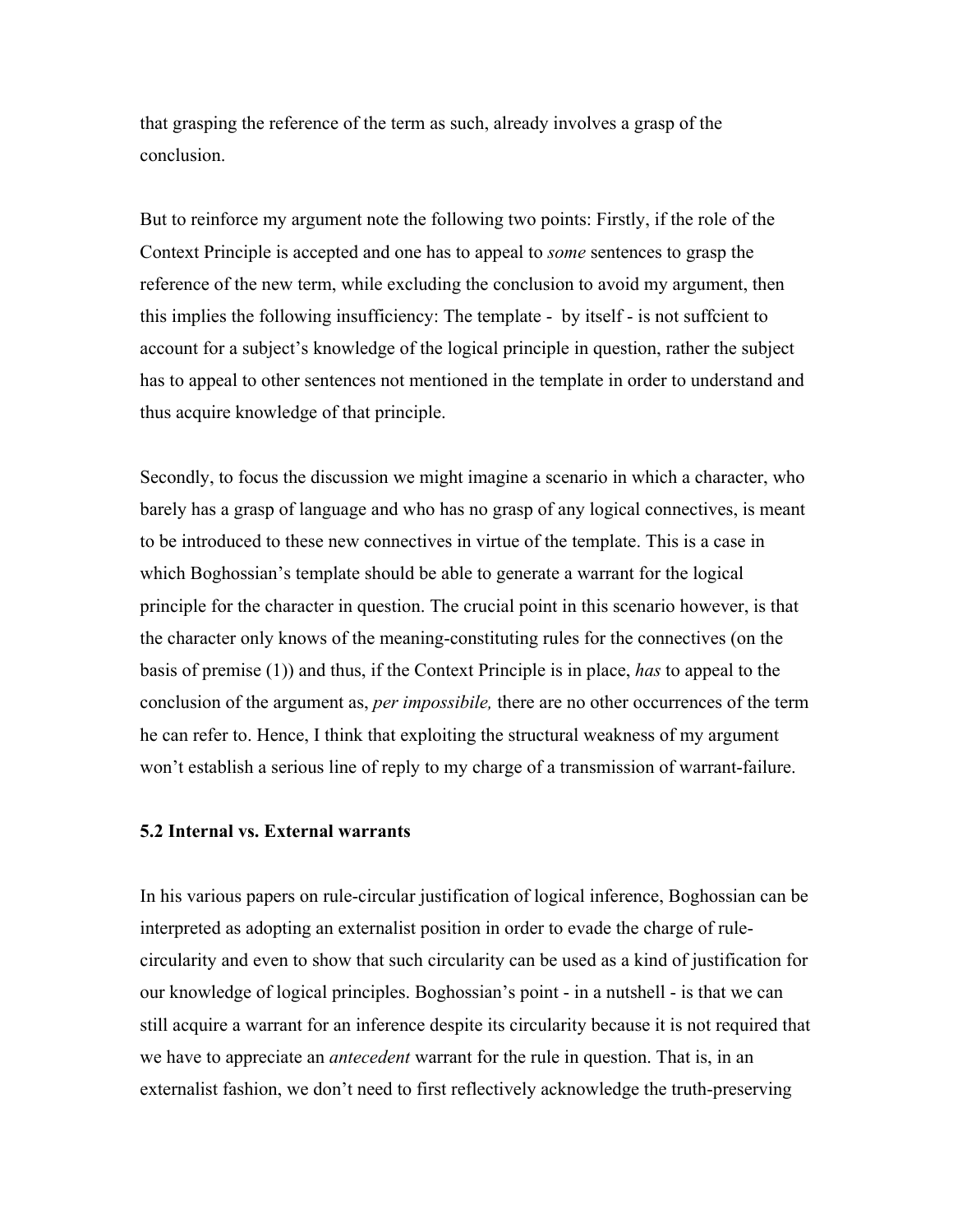nature of the inference to be warranted - on the basis of this inference - to be justified in accepting this very same inference.

A specific notion of warrant is assumed for such externalism. Let us therefore distinguish two different statuses a warrant might have. A warrant is internal if the warrant that underlies a certain belief (that a certain inference is valid for example) can be claimed to be had by the subject in virtue of a priori reasoning, self-knowledge or reflection. A warrant is external if the warrant that underlies a certain belief is not so accessible and thus cannot be claimed through a priori reasoning, self-knowledge or reflection. Having this distinction in place, maybe one line of response for Boghossian is to argue that, as in the case of rule-circular justification, merely an external warrant is required for the conclusion and not an internal one.

There are large issues lurking in the background of which three questions can be separated for the discussion at hand. Firstly, the very general issue, which I won't discuss here, as to whether externalism in the context of logic and mathematics can be regarded as providing the *appropriate type* of warrant. Secondly, and more importantly for the issue at hand, is whether an appeal to externalism is suitable to evade my criticism. Is Boghossian in a position to make use of external warrants? That is, is his position that aims to explain the warrant for our beliefs in logic in virtue of the template compatible with merely providing external warrants? And lastly, if it is compatible, how exactly would an appeal to external warrants circumvent my charge of a transmission of warrantfailure, considering that my argument did not appeal to a specific type of warrant.

Let us first consider whether Boghossian can appeal to external warrants. I think there is an awkwardness in interpreting him as invoking only these kinds of warrants in the context of logic. This is because he provides a template to explain how a subject could, *on the basis of reasoning* through the template, acquire a warrant for our logical principles. Surely, a warrant acquired in this way would be internal in the sense that it can be claimed by a priori reasoning or reflection itself, otherwise it is unclear what the point of his template is. Furthermore, consider that Boghossian appeals to a notion of *epistemic*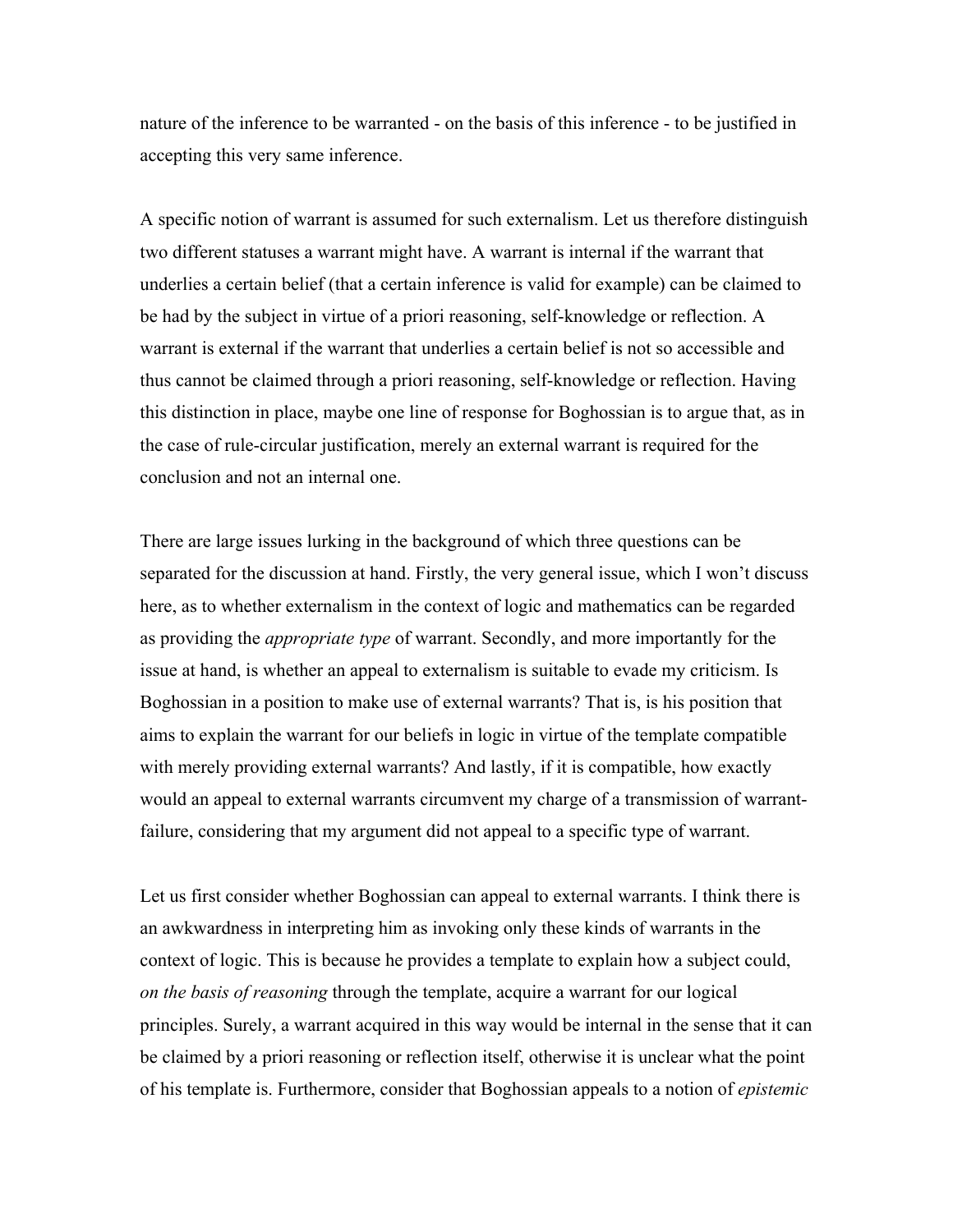*analyticity* where grasping the meaning of terms suffices to be warranted in holding true certain statements. It seems rather intuitive, also in this case, that the *type* of warrant can't just be purely external - that is not claimable by reflection or self-knowledge. To use external warrants here would seem to imply that grasping the meaning of the term or understanding a certain expression is spelled out externally, which (at least intuitively) goes against the initial motivation for the notion of epistemic analyticity. Hence, I have strong reservations in interpreting Boghossian's position in a strict externalist fashion.

Nevertheless, even assuming he is merely in the business of providing external warrants there seems no reasonable way out of the transmission of warrant-failure charge unless Boghossian gives up on his template. To wit, a strict externalist should not be concerned with providing a template in the first place, and hence would not accept that there is a transmission of warrant failure - just because the actual source of the warrant for the conclusion is some kind of reliable process and not reasoning based on the template. Hence, for a strict externalist there is no transmission of warrant-failure, *just because there is no warrant to be transmitted from the premises to the conclusion.* And unless Boghossian wants to give up on the template transmitting a warrant, appeal to external warrants seems no way out. This point has a further interesting consequence for Boghossian's positions, namely that assuming that the template does some work in explaining our knowledge of logic, it seems as if the template is aimed to provide warrants which are *internal* and thus might be in conflict with his more recent thoughts on the matter.

# 5.3 Two notions of 'acquiring a warrant'

Here I want to suggest a last rejoinder by drawing a further distinction within our notion of warrant. This distinction is not concerned with internal and external warrants, rather it has to do with the relation a warrant (internal or external) can have to a subject. Thus, we might distinguish two different statuses for a warrant to count as 'being acquired'.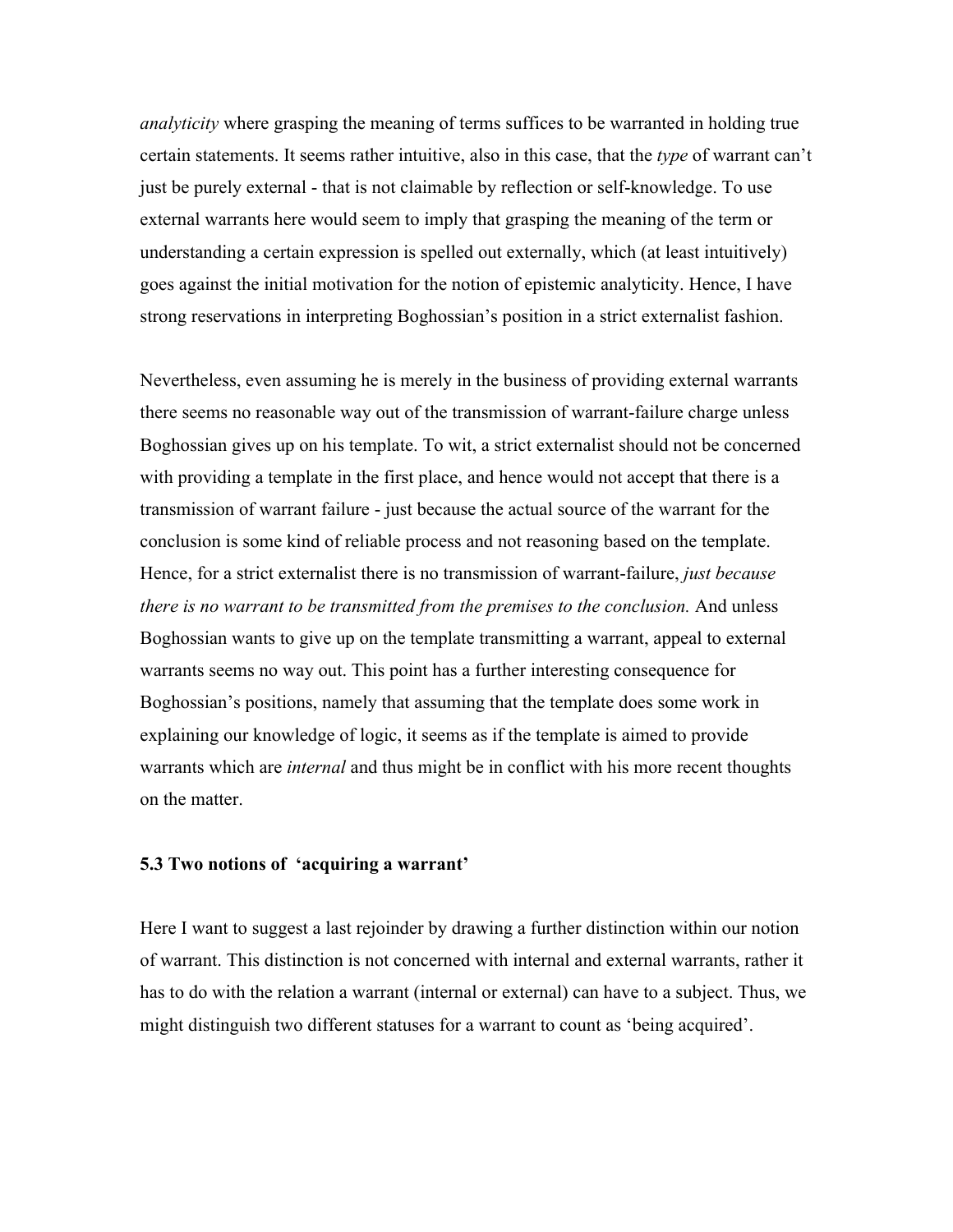On the one hand a thinker might be in *possession* of a specific warrant for a belief. That is - metaphorically speaking - the subject has the warrant within his epistemic field. In contrast a thinker might have a specific warrant merely *available* without actually possessing the warrant. That is, to use the above metaphor, the subject has the warrant close to his epistemic field ready to be possessed without actually possessing it. Although this distinction might not be as clear-cut as one would like, the intuitive idea is clear and will prove to be useful for this discussion.<sup>15</sup>

There might be various ways in which Boghossian could apply this distinction. Here, I will discuss the most obvious option. He might argue that the notion of *epistemic analyticity* should be revised such that instead of maintaining that a statement S is *epistemically analytic* for a person T, if 'the mere grasp of S's meaning by T sufficed for T's being justified in holding S true', we should say that 'the mere grasp of S's meaning by T sufficed for T's having *available* a warrant in holding S true' without necessarily *possessing* it. This alteration might be used to stop the charge of a transmission of warrant-failure in the following way: In order to make the last step in the above argument I need to assume that what the notion of epistemic analyticity provides is the *possession* of a warrant, which would then lead to a transmission of (possessed) warrant-failure, as to possess a warrant for the second premise involves already possessing a warrant for the conclusion. But, crucially - so the line of response might go - having acknowledged the above distinction, the notion of epistemic analyticity involved is weaker in that it only makes *available* a warrant for the conclusion. However, this does not suffice for a genuine transmission of warrant-failure *per se*, as what we end up with is that the possession of a warrant for the premises will involve the availability of a warrant for the conclusion. But this result - by itself - can't be sufficient to reject the template, because for every valid argument it will be the case that somehow the possession of a warrant for the premises will involve the availability of the conclusion - otherwise how could there be any transmission of warrant in the first place?

<sup>&</sup>lt;sup>15</sup> Williamson in his [Williamson, 2000] draws this distinction with respect to knowledge - furthermore a similar distinction is often made in the context of self knowledge.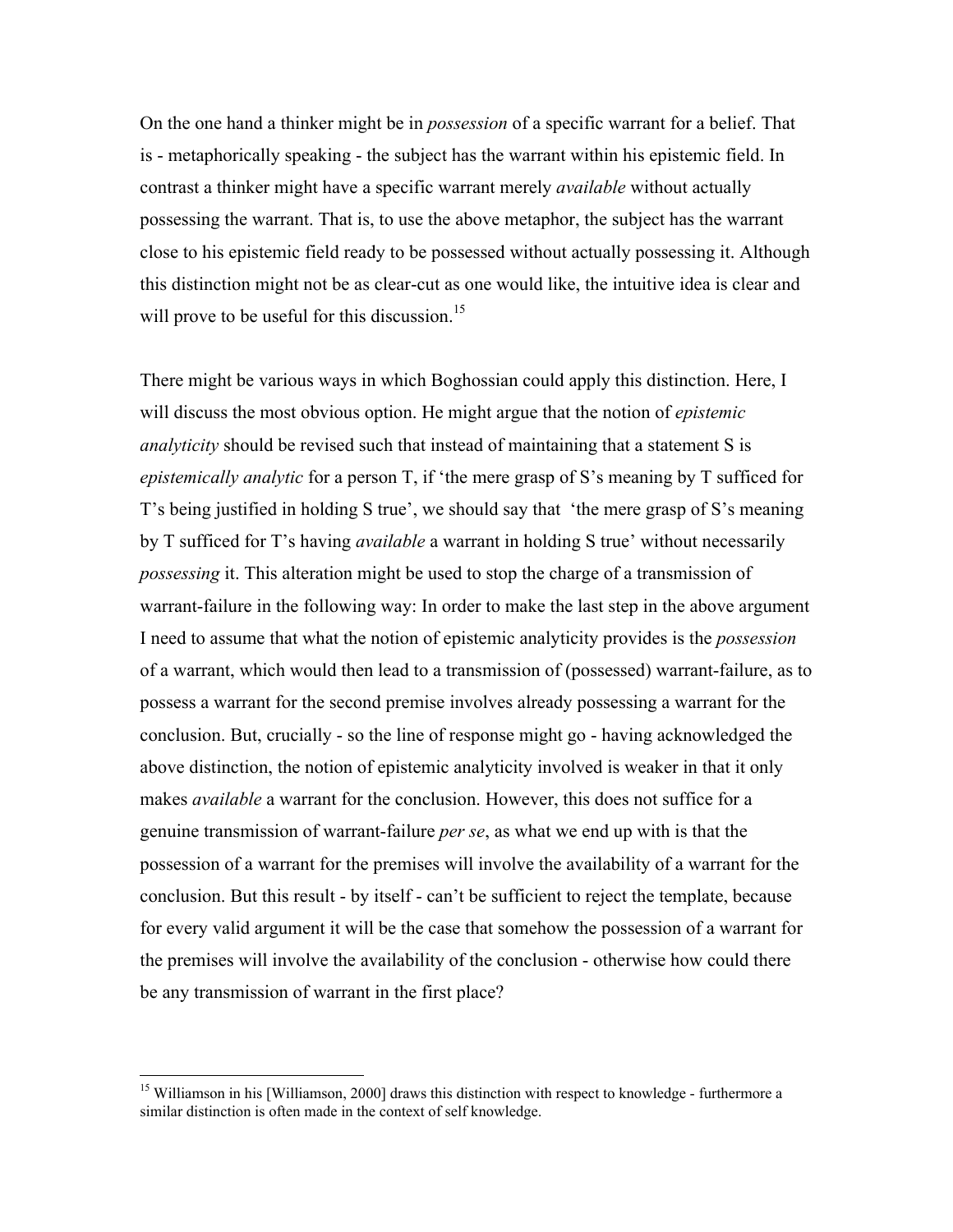I want to consider two lines of response to this thought. First, I will examine whether weakening the notion of epistemic analyticity is intelligible. Second, I will argue that even if it is the case that the possession of a warrant for the premises merely involves the availability of a warrant for the conclusion, there still remains a problem for Boghossian in the special case of his template.

I think that the suggested revision of the notion of epistemic analyticity will weaken this notion to such an extent that the conception of epistemic analyticity hardly does any work in an epistemology of the a priori. To wit, the main motivation for the notion of epistemic analyticity is that a grasp of meaning plays a substantial role in being justified in holding certain sentences to be true. Now, on the weakened version of epistemic analyticity, understanding can't be appealed to in claiming to be in possession of a warrant for holding a statement true. Understanding merely makes a warrant available to a subject, which however, is not sufficient as a genuine justification for holding true certain statements. Thus, on this weakened version of epistemic analyticity a further story, over and above the template and the idea of epistemic analyticity, has to be told in order to explain why a subject (seems to) *possess* a warrant for a logical principle. Hence, making this revision within the notion of epistemic analyticity will lead to an insufficiency in the account, as put forward by Boghossian, which has to be remedied by appealing to other theses that in turn might threaten to undermine the initial position.

Concerning the second issue, even if we grant that the distinction between possession and availability is intelligible and a revised version of epistemic analyticity is compatible with Boghossian's position, there still remain problems that are reminiscent of a transmission of warrant-failure. My reply will partly rely on appealing to the intuition that in order to have adequately accounted for a subject's knowledge of logical principle in virtue of this template, the subject should be able to *reflect* on its warrants for the premises and its conclusion and thus be in a *position to claim* a warrant for them. According to the above rejoinder on behalf of Boghossian, to possess the warrant for making the Disquotational Step involves the mere availability of a warrant - due to the weakened version of epistemic analyticity - for the conclusion. However, from a reflective stance *to claim to*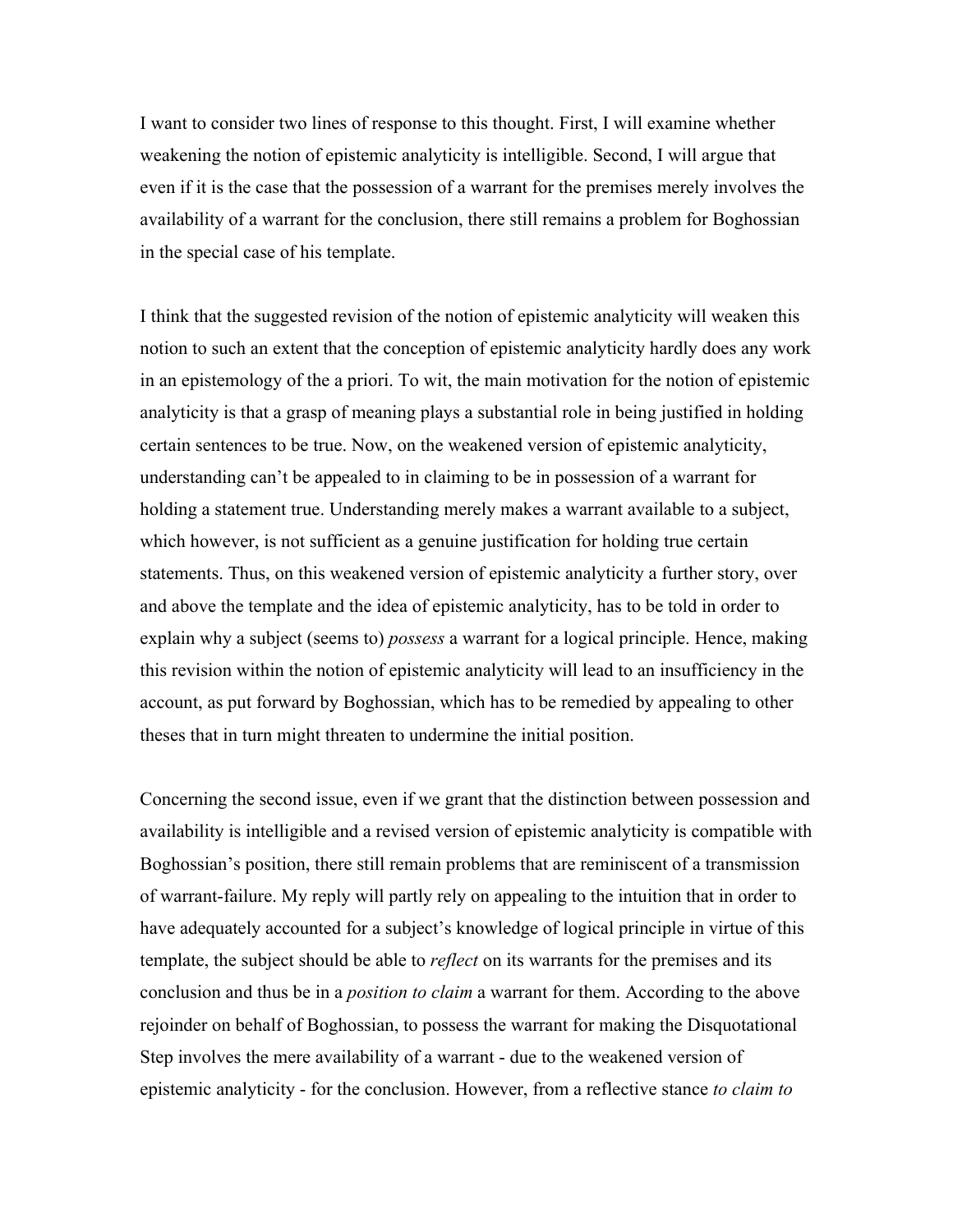*possess a warrant* for this premise also involves a *claim to have available* a warrant for the conclusion. Thus, we need to ask on what grounds can I make the *claim to have available* a warrant for the conclusion?

And here is the impasse - in the form of a dilemma - that Boghossian faces. He might show how we can claim to have available such warrant by appealing to further resources, independent of the template, but by doing so he would have to concede the insufficiency of his template; or he might take the only other route to make such a claim and this is to proceed via the template, reflect on it and agree that it is correct. This would provide a claim to have available a warrant for the conclusion. However this latter option is equally insufficient in order to claim to have a warrant available for the conclusion, as it presupposes - as previously acknowledged - that the subject is in a position to go through the argument and consider whether it can claim to *possess* a warrant for the premises. Thus, no progress is made and the initial problem re-occurs. Thence, I believe that Boghossian's template is still insufficient in providing genuine warrants for holding true certain logical principles.

So to conclude, I believe I have shown that Boghossian's position faces genuine difficulties which can't be remedied in any obvious way, as my discussion of the various possible rejoinders showed. The question that remains to be discussed here is whether these problems are specific to Boghossian's account or whether they can also be extended to other similar conceptions that aim to found our knowledge of logic and arithmetic on implicit definitions. In the following and last section, I will briefly discuss whether the so-called *Neo Fregean programme* is likely to be affected by the transmission of warrantfailure charge. Although I won't be able to argue for this in detail, I will briefly outline the general structure of their position and argue that the means to generate a similar problem for their view are available.

## 6 Extending the argument to Hale & Wright's conception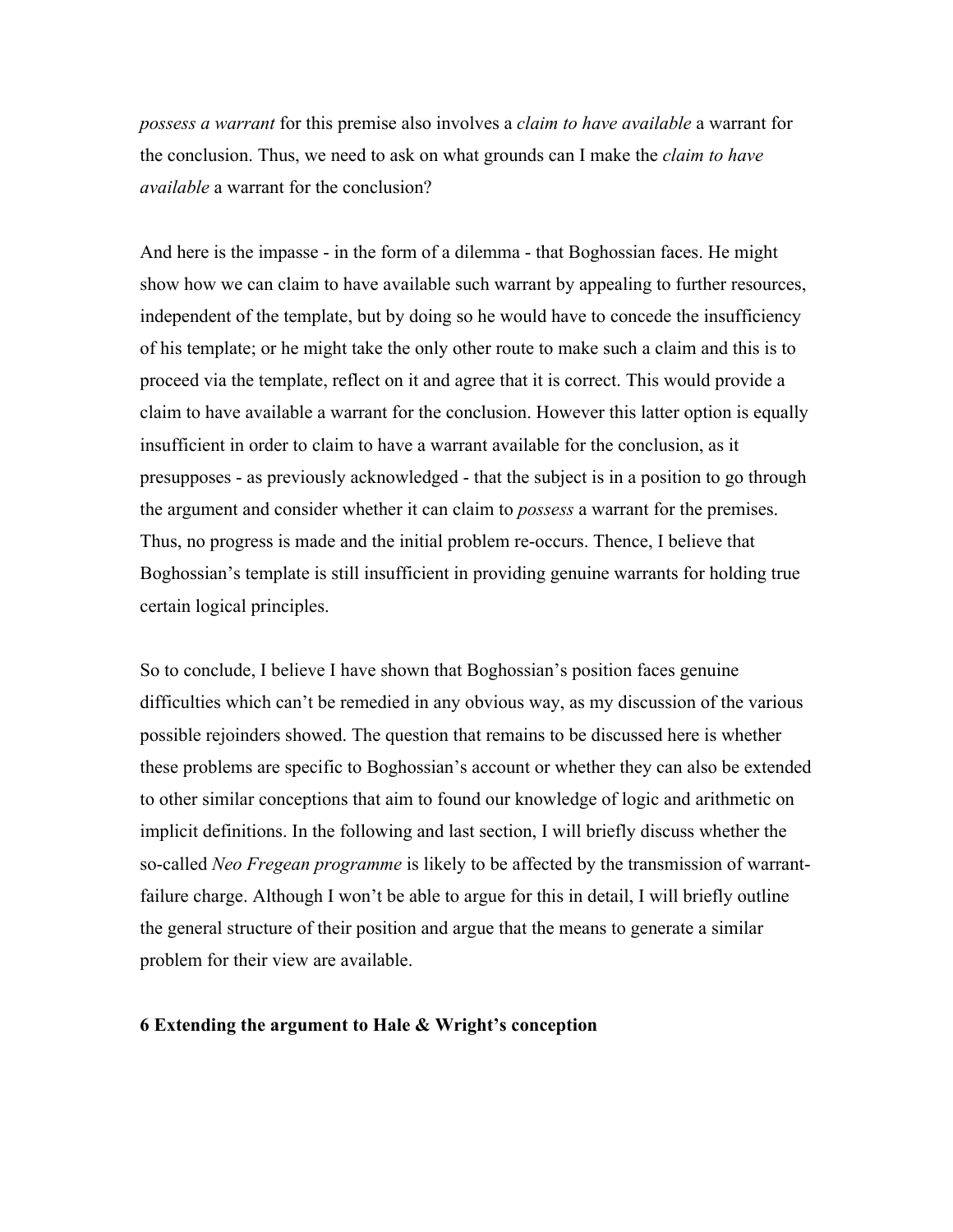Two elements have to be in place to generate a transmission of warrant-failure for other positions. Firstly, we need to argue that something akin to Boghossian's notion of epistemic analyticity is accepted and, secondly, a template which has a transition from the meta-language statement of the implicit definition to its object-language version has to be in place. In what is to follow, I will briefly discuss a position defended in [Hale & Wright 2000: 286-319], which aims to defend a Neo-Fregean, i.e. broadly Logicist position in the philosophy of mathematics.

The first question above raises an interesting issue. Namely, to what extent is a position that aims to use implicit definitions to account for our knowledge of mathematics committed to a notion of epistemic analyticity? Intuitively, it seems to me that the project has to incorporate the view that understanding implicit definitions provide warrants for holding true these statements. Thus, although much more could (and should) be said, I will assume in this context that there is a necessary link between founding knowledge of logic and/or arithmetic on implicit definitions and adopting the idea of epistemic analyticity. The second issue of whether the position of Hale  $&$  Wright involves a similar move from meta-language to object-language constructions can be discussed on the basis of the relevant passage of their paper, where they write:

How, just by stipulating that a certain sentence '#f' is true where '#' is already understood, and 'f' is a hitherto contentless expression [. . . ] is it supposed to be possible to arrive at an a priori justified belief that  $\#\{f\}$ . Well, the route seems relatively clear provided that two points are granted: first that a stipulation of the truth of the particular  $#f$  is so much as properly possible [1.] [. . . ] and second that the stipulation somehow determines a meaning for 'f'.[2.] [. . . ] Moreover if the stipulation has the effect that 'f' and hence '#f' are fully understood  $[\dots]$  then nothing will stand in the way in the way of an intelligent disquotation [3.]: the knowledge that '#f' is true will extend to knowledge that #f. In other words: to know both that a meaning is indeed determined by an implicit definition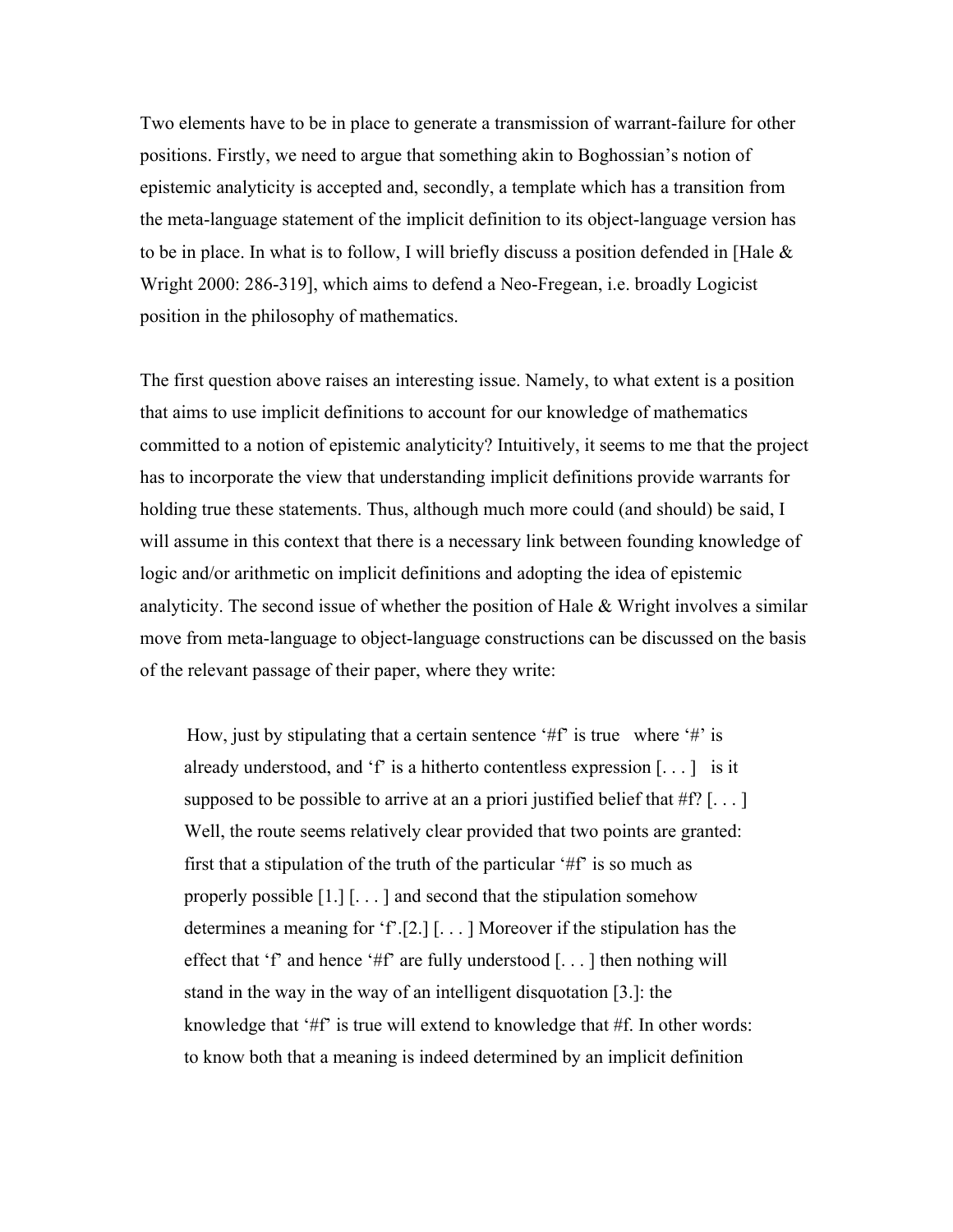and what that meaning it is, ought to suffice for a priori knowledge of the proposition thereby expressed. [Hale & Wright 2000: 295-6]

What is clear in this passage is that Hale & Wright are aware of the understanding problem (that is the Chinese friend example above) and thus evade the first horn of the dilemma (see [3.]). Hence, the issue remains whether they should be charged with a transmission of warrant-failure. Although it is not easy to discern a template of how knowledge of the principle in question is acquired just on the basis of this quote, we might put forward the following simplified reasoning that represents their line of thought, assuming that it is 'so much as properly possible' to stipulate '#f':

# *Hale & Wright template*

- 1. The stipulation that '#f' true is successful.
- 2. If '#f' is true then it determines a meaning for 'f'.
- 3. If the stipulation that '#f' is true has the effect that 'f' and '#f' are fully understood then we are warranted to disquote on '#f'.
- $4 \text{ } #f$

The first observation concerning their 'template' is that Hale & Wright use the converse of the conditional that Boghossian uses. Reconsider Boghossian's first premise which, rephrased in the Hale & Wright terminology, states: 'If 'f' has a determined meaning ['means what it does' or 'refers as intended'], then '#f' is true'. Hence, there are differences within the details of the two approaches. The second observation is that there does not seem to be a direct link between premise (2) and premise (3). Somehow, (2) seems to be idle in that the consequent is not appealed to in the further reasoning. Therefore, it seems that maybe a more suitable interpretation uses a slightly rephrased third premise - call it  $(3^*)$ .

3\*. If the stipulation that '#f' is true and 'f' has a determined meaning, then 'f' and '#f' are fully understood.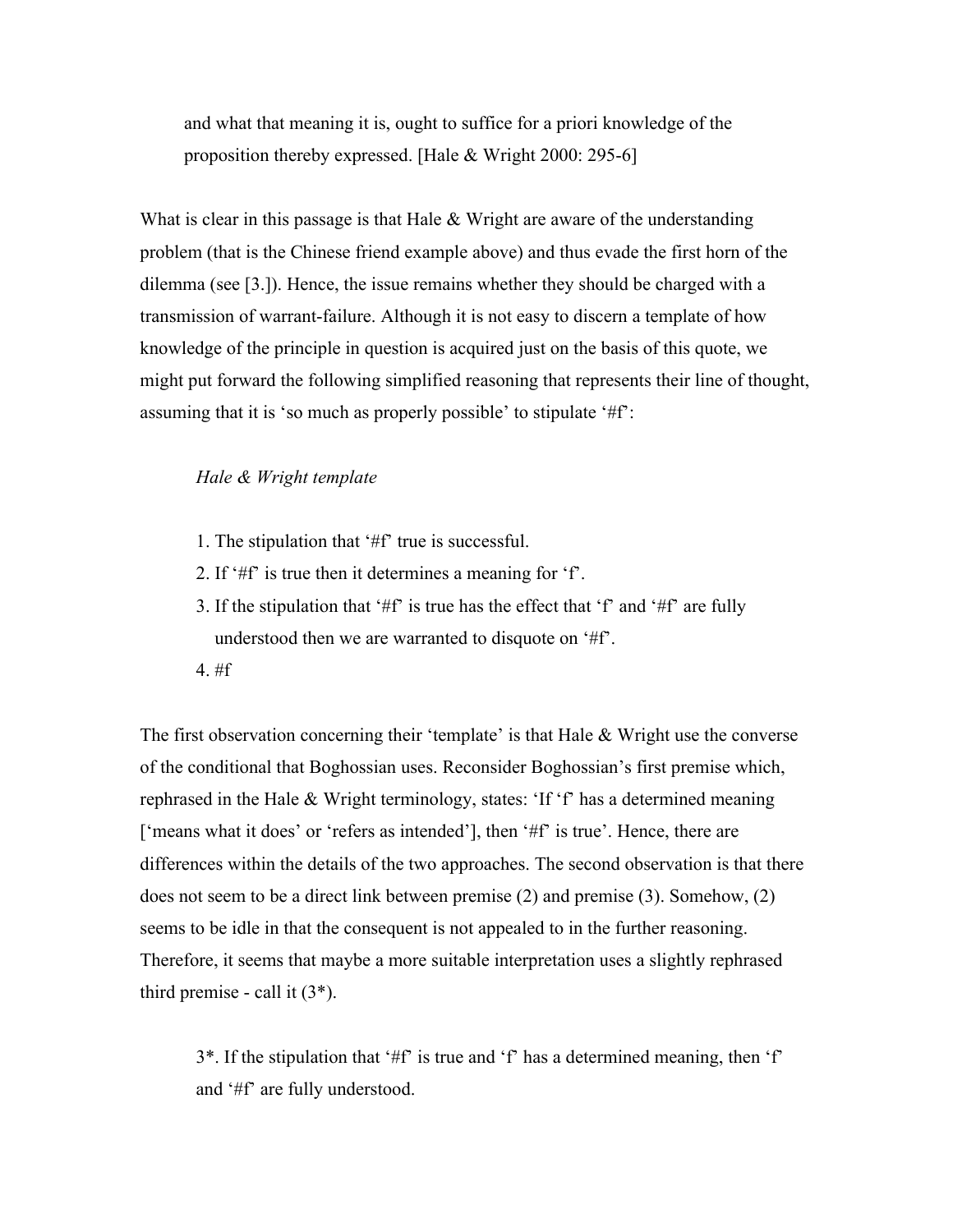Having this premise in place seems to provide a genuine link between  $(1)$ ,  $(2)$ ,  $(3^*)$  and the conclusion  $(4)$ . Also, so conceived  $(3^*)$  is the crucial premise, as it is this claim which justifies disquotation. Thus, importantly holding this premise to be true rules out the kind of Chinese Friend counterexample, where I have knowledge from testimony that the stipulation is true and fixes a meaning for 'f', without grasping the content of the stipulation. Still, we should raise the more general worry, of how, in detail, the application of the Disquotational Step is justified in virtue of the antecedent of the above conditional. Let us grant Hale & Wright that the stipulation is successful and so true, and assume that it is 'f's determined meaning that provides the link to understanding <sup>16</sup>, thus we might focus on the following simplified conditional:

3\*\*. If 'f' has a determined meaning [refers as intended], then 'f' and '#f' are fully understood.

However, (3\*\*) is reminiscent of the problem raised concerning Boghossian's template. Namely, how can a subject be warranted to know what 'f' refers to without grasping its role in the relevant sentences in the object-language. Hence, the charge against Hale  $\&$ Wright would be that in order to be warranted to grasp the intended meaning of 'f' and thereby come to understand 'f' and '#f' we already have to have a warrant for #f, assuming the same notion of epistemic analyticity is adopted by them.

Hence, although this argument will need further detailed discussion (which has to be postponed to another occasion), as it leaves Hale & Wright much space to manoeuvre, the general idea behind my argument seems *primae facie* applicable to the approach of Hale & Wright. Thus, to (cautiously) generalize, the charge of a *transmission of warrantfailure* for templates invoked to found our knowledge of mathematics and logic on

<sup>&</sup>lt;sup>16</sup> A claim that might well be challenged by Hale & Wright.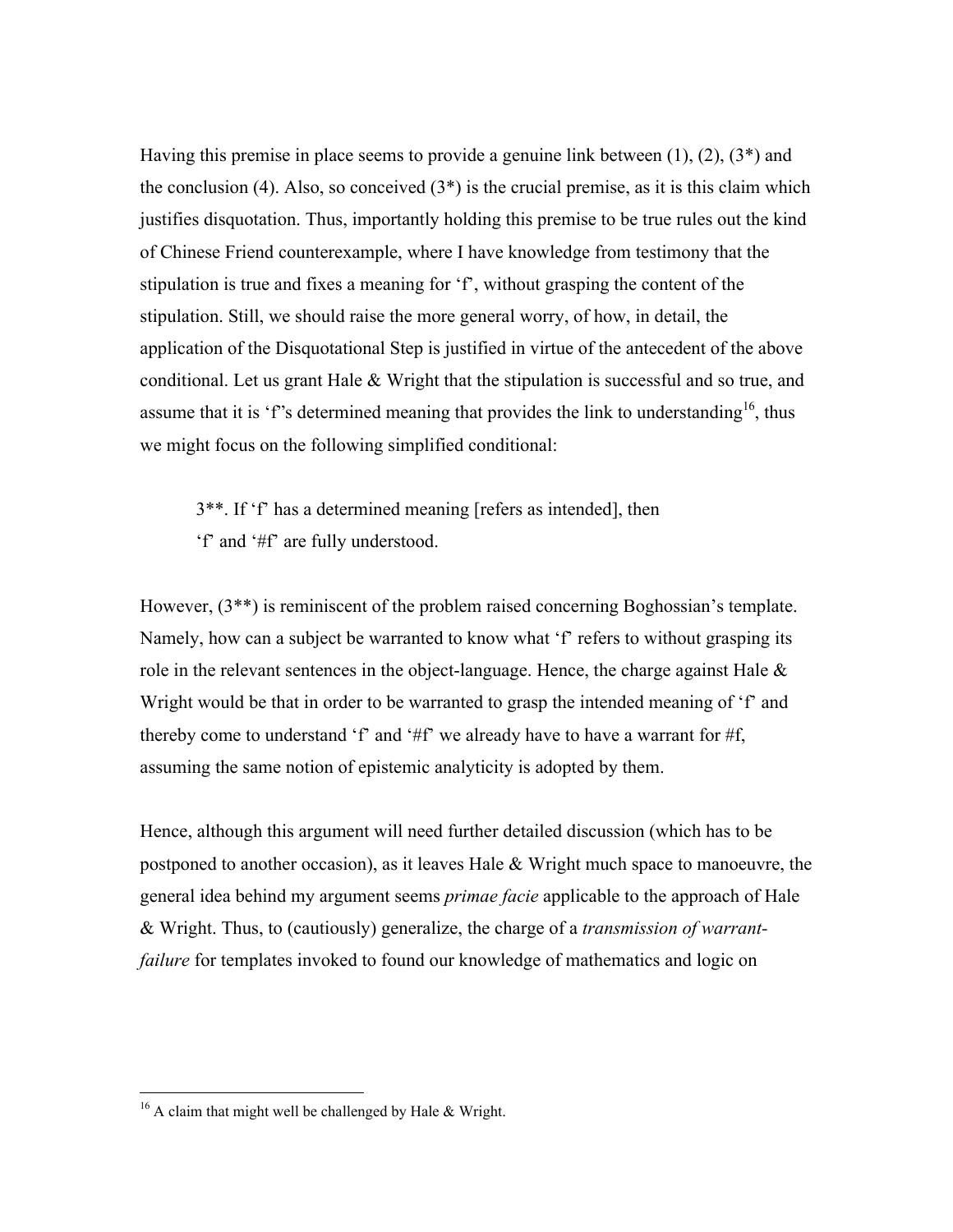implicit definitions by appealing to a notion of epistemic analyticity seems to pose a general threat to the viability of these conceptions.<sup>17</sup>

Philip A. Ebert Arché, AHRB Research Centre for the Philosophy of Logic, Language, Mathematics and Mind School of Philosophical and Anthropological Studies University of St Andrews, Scotland, UK

email: pae1@st-andrews.ac.uk

## References

Boghossian, Paul 1996. Analyticity reconsidered. Nôus, 30: 360–391.

Boghossian, Paul 1997. Analyticity, in *Companion to the Philosophy of Language*, ed. Hale and Wright, Oxford: Blackwell: 331-68.

Boghossian, Paul 2000. Knowledge of Logic, in *New Essays on the A priori*, ed P.

Boghossian and C. Peacocke, Oxford: Oxford University Press: 229-54.

- Boghossian, Paul 2001. How are Objective Reasons possible?, *Philosophical Studies* 106:1–40.
- Boghossian, Paul 2003. Blind Reasoning, in *Proceeding of the Aristotelian Society Supplementary Volume*, 77: 225-48.
- BonJour, Laurence 1998. *In Defense of Pure Reason*, Cambridge: Cambridge University Press.
- Boghossian, P. and Peacocke, C. 2000. *New Essays on the A priori,* Oxford: Oxford University Press.

Dretske, Fred 1970. Epistemic Operators, *Journal of Philosophy*, 67: 1007–23.

17 I would like to thank R.K.B. Vaas, Ross Cameron, Carrie Jenkins, Lindsey Nicholson, Daniel Nolan, Nikolaj Pedersen, Duncan Pritchard, Stewart Shapiro, J. Robbie G. Williams, Elia Zardini, as well as the audiences of the University of St Andrews Philosophy Postgraduate Seminar and the Epistemology Workshop at the University of Stirling and two anonymous referees for their comments. I'm especially grateful to Roy Cook, Patrick Greenough, Marcus Rossberg, and Crispin Wright for extensive comments and criticism.